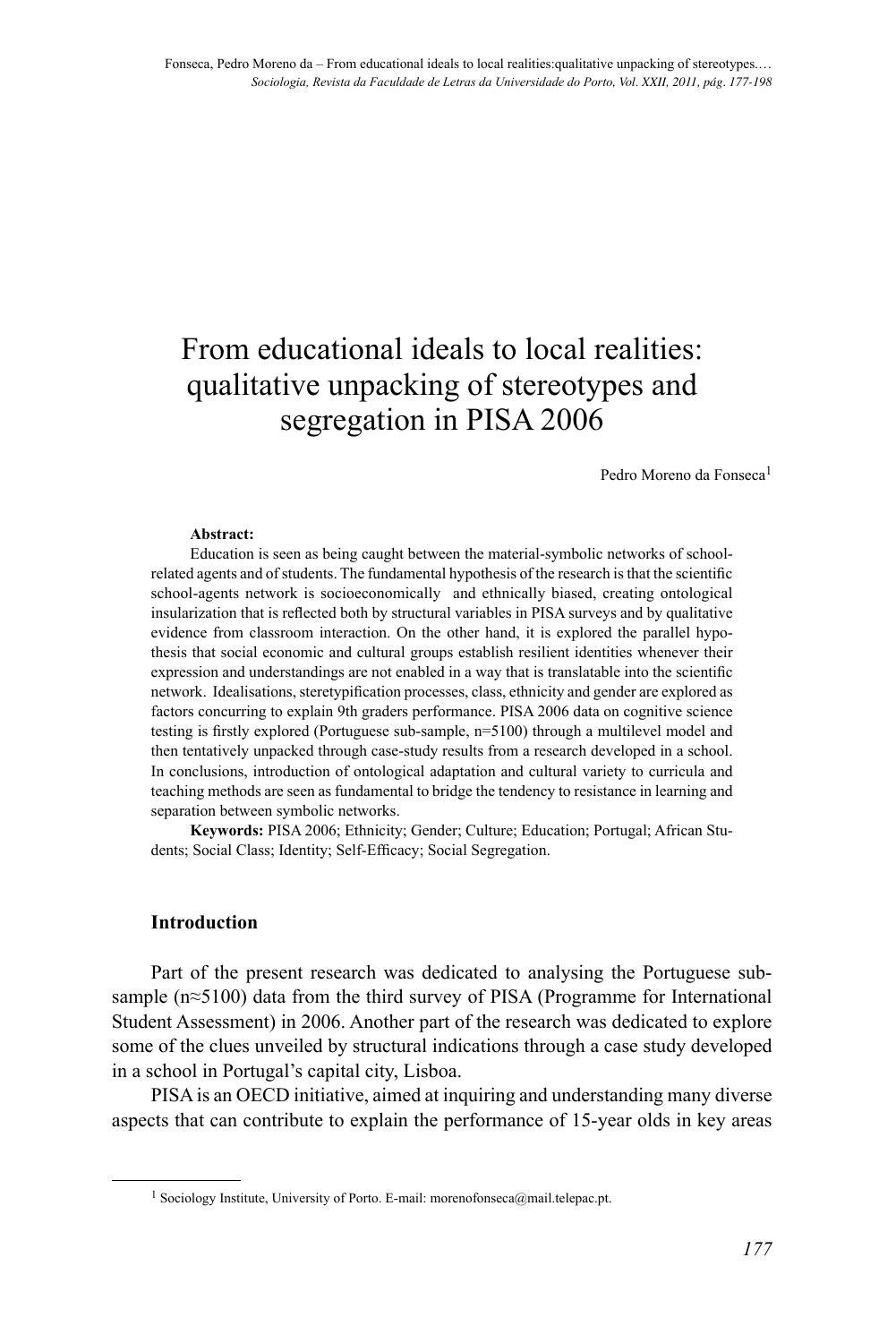of knowledge (mathematics, science and literature). In 2006 the survey was applied in over 50 countries, with a special emphasis on enquiring scientific literacy. The "nested" nature of the data allows for the control of factors on student and school level, through the estimation of hierarchical (multilevel) models.

In spite of the wide variety of factors surveyed, the assessment of cultural and ethnical-related variables could be furthered. Their collection is entirely up to the responsible units that apply the survey nationally, which results, in most cases, in sub-representation of significative ethnic groups in sampling.

Nevertheless, PISA allows for considerable discussion about social-economic factors and scientific identity building among students. Portugal has inquired the ethnicity of students, allowing for a study on the influence of culture, once socialeconomic variables are controlled. Limited coding of ethnicity has somewhat hampered a more fine analysis of the results and, as seen below, discussion necessarily cannot ascertain very relevant differences inside of, for example, "Portuguese Speaking African Countries", that can include many inter and intranational diverse cultures.

## **1. Evidence from PISA data**

## **1.1 Crosstabs: Class and Ethnicity**

A simple crosstabs between cognitive results in science and social-economic levels, as depicted by the International Standard Classification of Occupations (ISCO) shows a clear positive relation between scores and father's professional status (see T.1), as identified already decades ago by numerous authors (Bourdieu & Passeron, 1970; Bernstein, 1976; Willis, 1977; Hargreaves, 1986).

[Table1]

The evidence of lower results between the children of the less materially and educationally endowed households doesn't seem to be accompanied by a corresponding depression of expectations on behalf of the children, which, in spite of a marginal class-variability, point in the direction of high targets for future occupations. As seen ahead, this level of expectations and concern seems to be shared by parents that reveal a cross-status clear preoccupation with providing children with appropriate study environments at home (see "Study Space" index in T.2).

## [Table 2]

If lower income groups are more prone to lower academic performances that does not seem to be related to any type of self-limitating attitude, at least a *conscious* one (see T.3). Nevertheless, self-efficacy and self-concept indicators, by inquiring attitudes and objetive problems with science issues, reveal the establishment of a more fragile academic identity among the members of lower income groups (see T.4).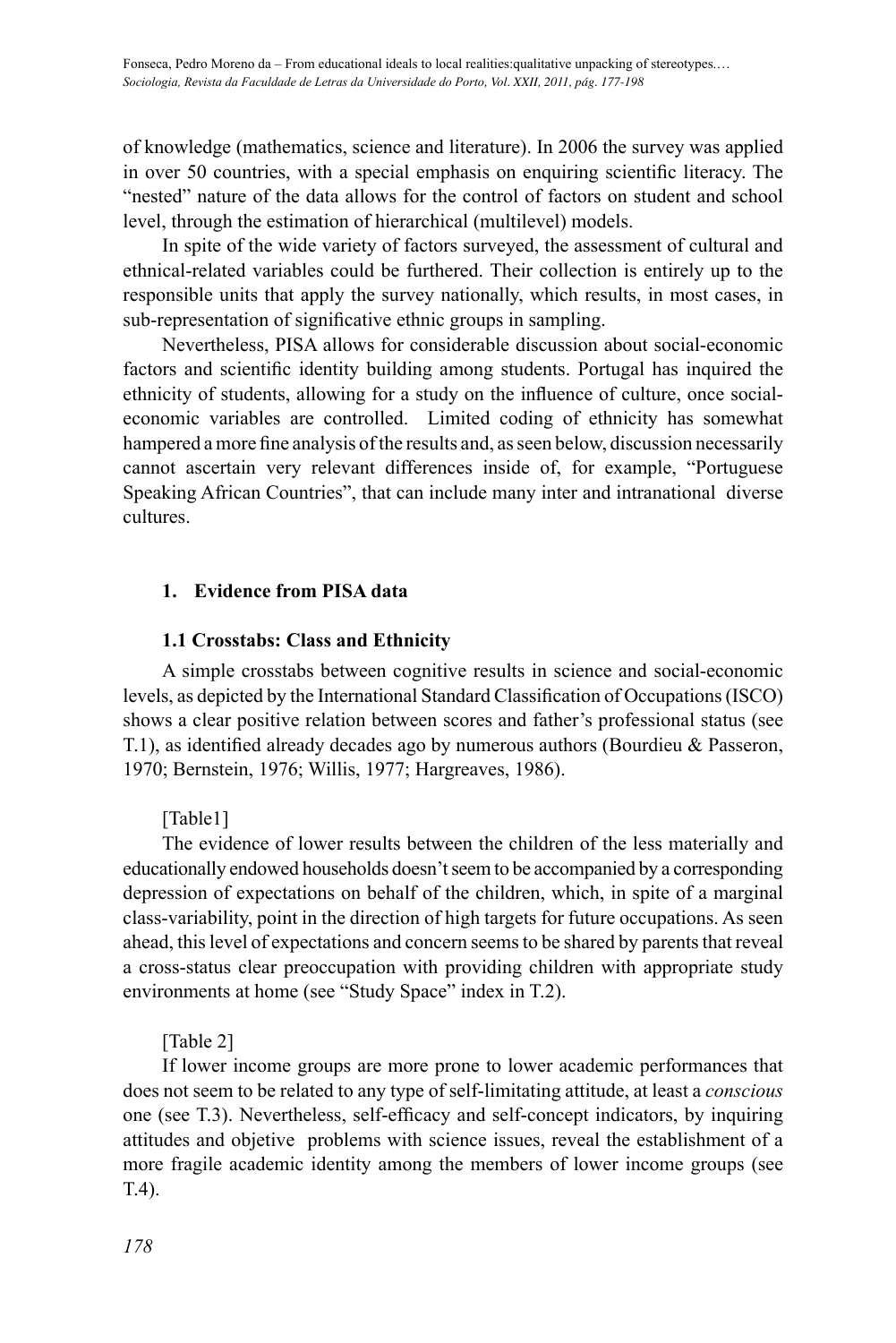## [Table 3] [Table 4]

Gender analysis further reveals that girls are, in general, less confident with science-related tasks and concepts, and that this gap is not particularly bridged by a raise in professional status or schooling years of parents. In fact, the difference seems to be more acute among the children of scientific/intellectual professionals, whereas in other professional groups the relation is sometimes even reversed (apparently in the ones related to industrial activities, consistently with the now classic Paul Willis' observations about gender differences in academic identity among labour class children).

# [Table 5]

Crosstabs between ethnic groups and results (T.5) reveal a clear difference between the results of African (Portuguese speaking) students and the native Portuguese community. The general average result of Africans is strikingly inferior and it is not softened by an analysis per status groups. In some groups, such as industrial operators or skilled agricultural workers the difference is not as high, apparently due to what Machado has identified as class transition in migration (Machado, 1998).

# [Table 6]

Many of the African immigrants seem to alter their professional status when finding an occupation in Portugal, getting jobs in industry or agriculture-related activities. This might accrue for relatively better performance of the children of these professional-status groups. The absence of finer data impedes, regretfully, the analysis of the influence of these factors.

The difference in science cognitive scores is nevertheless high for all groups and points out to cultural factors influencing the results, besides access to financial resources or cultural goods. The fact remains that even when trying to control the results for the "cleaner" indicator *parents' highest level of education* (people don't change ISCED level *that* easily with immigration), the results are still consistently much lower for African students (T.7).

# [Table 7]

Same as happens with Portuguese origin students, African origin students reveal a gender difference in results, with boys performing in average slightly better than girls in science. This same gender difference is depicted by self-efficacy and self-concept indicators which are, in turn, considerably lower for African students, suggesting a higher difficulty in establishing a scientific identity. Particularly, the lower value of self-efficacy relative to self-concept, reveals a desire to achieve in science (also confirmed by the distribution of students per ethnicity/desired career), which is not accompanied by a high degree of confidence in performing scientificrelated tasks.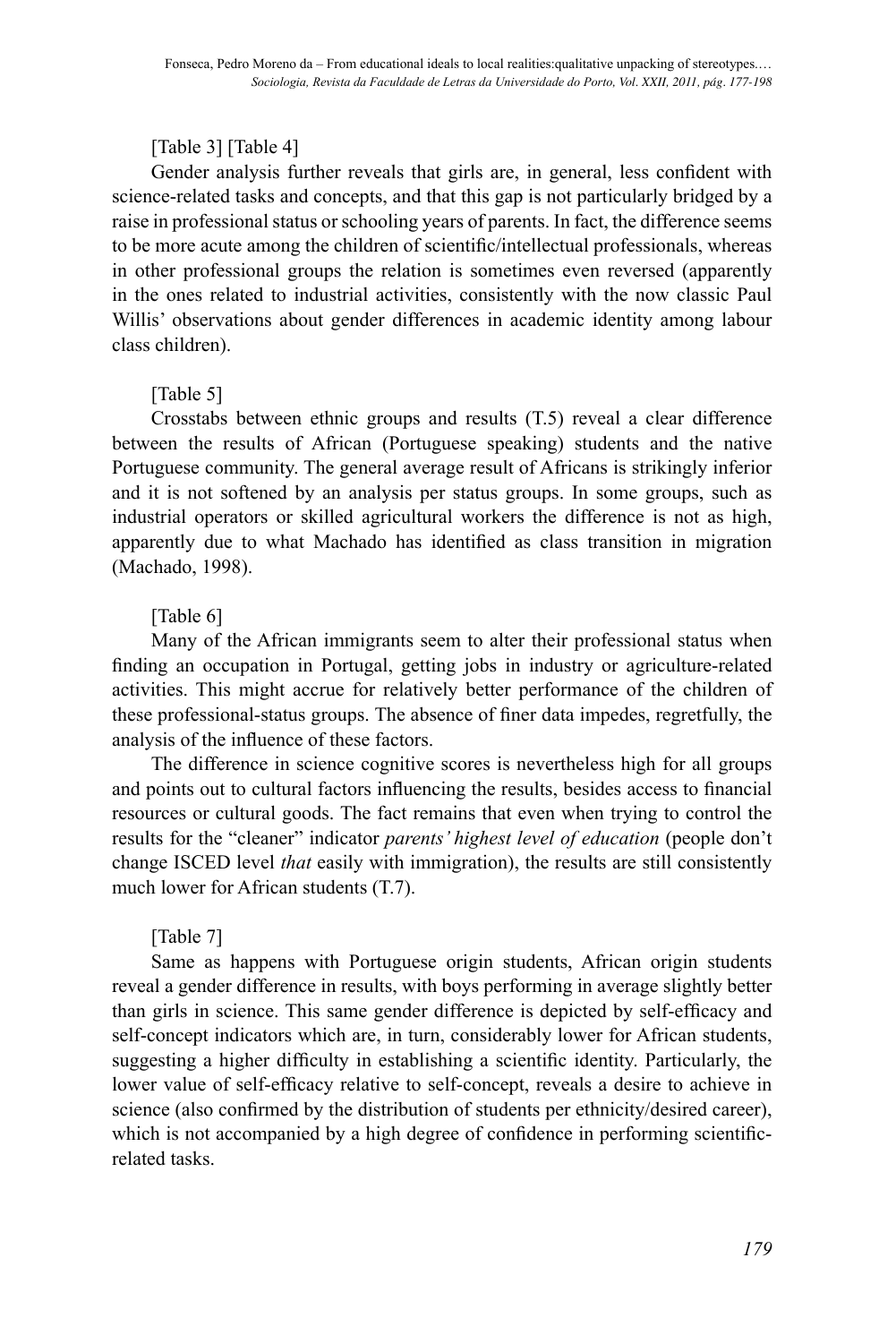# [Table 8] *Difference Tests and Correlations*

## [Table 9]

Differences in average student performance were tested for certain critical variables, to ascertain their significance. Having no better identification for rural communities, than their size, we created three categories, relating to average locality sizes in Portugal: 15 000 or less inhabitants (small towns); 15 000 to 99 000 inhabitants (villages and cities); 100 000 or more inhabitants (big and very big cities).

Testing revealed that the difference in results between the smallest localities and the two other categories are statistically relevant, indicating a clear need to understand further how rurality might be connected to lower results. A better categorisation of localities in the survey is clearly essential on this level.

Average results between students of private and public system were tested with private system students showing higher results, with statistical relevance. When assessing the level of resources of public and private schools it becomes clear that the later have clearly a higher level of material resources. Also, the social-economic level of private system students is in average higher, as depicted by HISEI (highest social economic index).

Analysis of correlations (T.10) confirmed a considerable direct relation between social-economic status and science performance as depicted by the 0.38 correlation between HISEI and cognitive results. The intensity of this correlation increases to 0.41 when we take instead of HISEI the indicator ESCS (economic, social and cultural status), which besides economic aspects includes some cultural aspects (e.g. reading of books). Similarly to what was revealed by the occupational crosstabs, access to cultural goods clearly appears as complementary to economic access as a fator of differentiation in academic success.

## [Table 10]

Relevantly there is, same as identified in the crosstabs, evidence of a light tendency to reproducibility in social status, when we look at the correlations that compare students' occupational expectations with parent's professional status. Nevertheless, the intensity of this relation (0.28/0.29) is insufficient to, as noted, speak about perfect reproducibility *of expectations*.

It should be noted, also, the positive correlation (0.22) between the school dimension (number of students) and the average school results. This aspect makes us pose two distinct hypothesis: on one hand, bigger schools are located in bigger cities, pointing out in the direction of a relevant differential in rural access to the scientific symbolic network; on the other hand, large schools are normally more diverse and less segregated environments, offering more chances for cross-class and cross-cultural exchange, with a lesser tendency for concentrating low achieving students in networks with low connectivity with science and very limited cultural syncretism.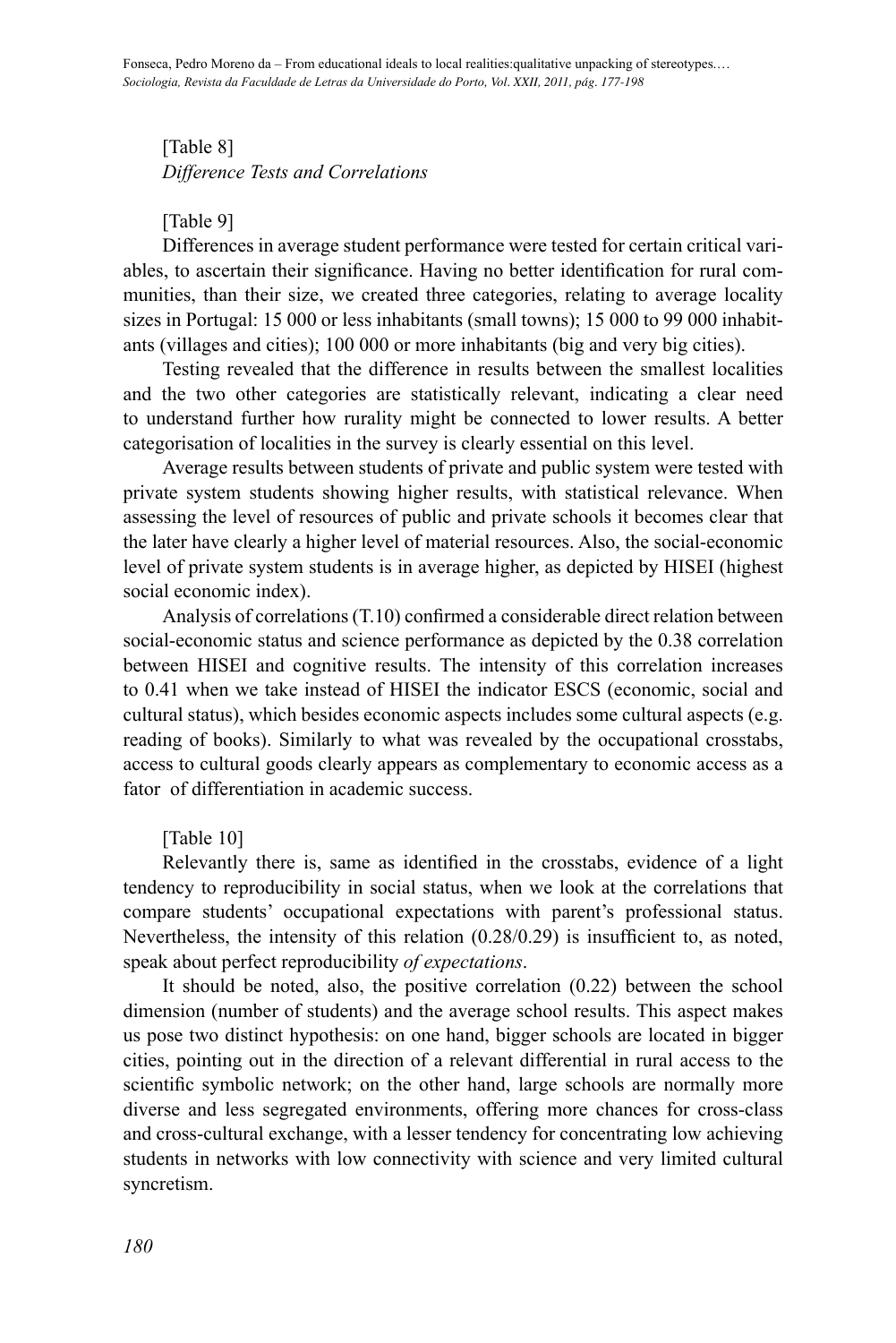# **1.2 Multilevel Model**

A hierarchical (two level) model was estimated for the individual cognitive test results, considering nesting of individual student's data in schools, and thus analyse separately generic and school level effects (the model was estimated using Hierarchical Linear Modelling - HLM 6.0).

First an "empty model" was estimated i.e. with no factors, so to calculate the total weight of each component of variance. Estimation gives an interschool variance of 2566,75, which corresponds to roughly 32% of the total variance of results. In short, we can estimate that 32% of the variation in results is thus due to a "school" effect, which is evidently high. Given the existence of marked income differences and ethnic effects that makes us immediately suspect about interschool segregation.

[Table 11]

A saturated model was calculated, testing for a number of school and student level factors: social-economic status of parents; African origin (Portuguese speaking); foreign non-African origin; gender; school size; resource level of school, locality size (under 15000); school ownership (private or public). Level 1 variables were allowed to be random and assumed to be able to have a differentiated effect from school to school.

Equation 1

 $Y_{ij} = \alpha_{i} + \beta_{1i}HISEI_{ij} + \beta_{2i}Afrou + \beta_{3i}ForeignNotAf_{ij} + \beta_{4i}Girl_i + \varepsilon_{ij}$  $\alpha =$  yoo+ yoi TotalStudt/+ yoz ResourceLevel/+ yos Urb3/+ yoi Private/+ Uoj  $\beta_{1j} = \gamma_{10} + U_{1j}$   $\beta_{2j} = \gamma_{10} + U_{2j}$   $\beta_{3j} = \gamma_{10} + U_{3j}$   $\beta_{4j} = \gamma_{10} + U_{4j}$ 

[Table 12]

T-ratios exclude from the model at a 5% significance level the effect of foreign non-African origin. The level of resources of the school is also excluded from the model, as well as the ownership of the school's capital, which by itself doesn't appear to have a strong enough effect.

Apparently the enquire is unable to create the information which can effectively shed light over management factors that are school adjustable, since most of the questions are about aspects which are, for the large majority of schools (public and cofinanced ) extensively defined by Portuguese law (e.g. budgeting, hiring…). A better survey of methods, information and knowledge management, as well as external interactions management is probably necessary.

The fact that once considered the structure of the sample, the difference between private and public schools seems to be unimportant makes us believe that the difference in results is driven by a small number of elite private schools - the ones normally on top of the national rankings.

In spite of a statistically non-significant difference between the average results of girls and boys, once considered interschool variation, gender becomes significant in explaining the results of students. This fact alerts us to the possibility of two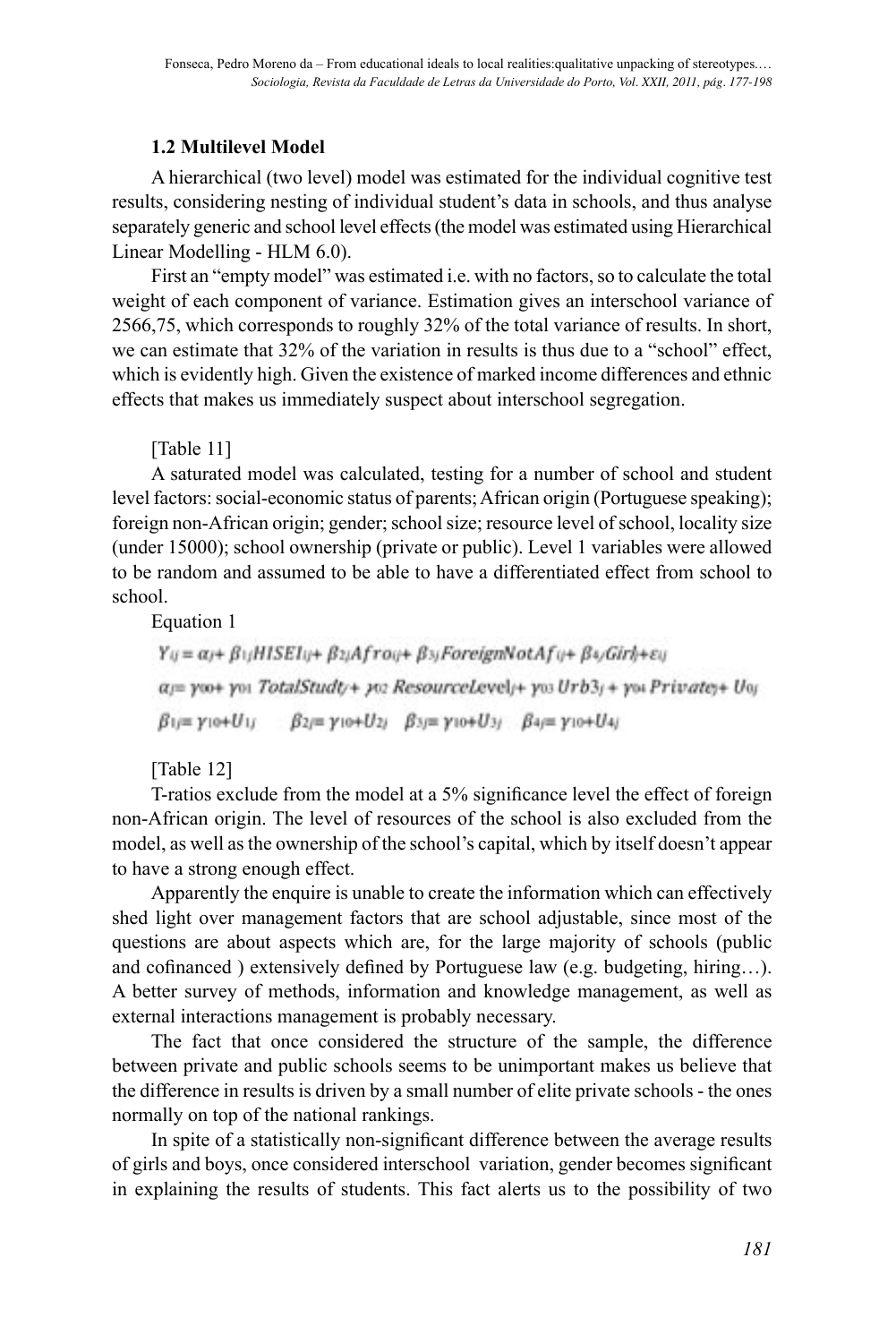phenomena: one, there is a possibility of relevant effects of gender composition in schools (e.g. a relevant number of schools with male or female composition with knowledge area-biased curricula); two, there is a possibility of stereotyped academic identity construction due to the effects of segregation.

Reestimating the model without the excluded variables and testing for random effects through the chi-square statistics, we conclude that gender maintains significance and is a non-random variable. Although gender has an effect over results in science, this effect appears not to vary significantly from school to school, which goes against the hypothesis of it being an indirect effect of segregation.

## [Table 13]

Segregation in itself has quite some proof supporting its existence, given the fact that both social-economic index and African origin are random variables. This suggests a double source of interschool segregation, where we will undoubtedly find a relevant number of schools with a concentration of economically fragile groups possibly coincident with a lot of the ethnic concentration, as depicted by the high value (0,79) of the Var-Cov matrix coefficient for the pair [HISEI, Afro].

The variables included in the final model (T.14) explain around 39 % of interschool variance and only 8,8% of intrasschool variance. Given the variables left, and its standartised effects, this seems to further suggest existence of segregation.

## [Table 14]

The fact that the size of the school has a relevant influence can also, as mentioned, be seen as the direct effect of the wider possibilities of interclass and intercultural symbolic interactions activated by the local networks.

## **2. Stereotyping, segregation and ontological difference: brief evidence from a case study**

We have also developed a case-study in a public school with roughly 700 students and with very evident signs of social and ethnic segregation in a semiperiferal area of Lisboa, so to directly explore some of the clues made evident by the data in PISA 2006. We will briefly review some data from this case study so to illustrate some the elements deemed relevant by PISA evidence.

As seen in T.15 below, the school has over 88% of students coming from households where at least one parent works in a low skilled occupation. We will mainly find fathers employed in construction sites and factories and mothers in cleaning services. Further, more than 60% of parents have schooling levels under 9th grade.

[Table 15] In what relates to ethnicity table 16 shows that the school has a relevant population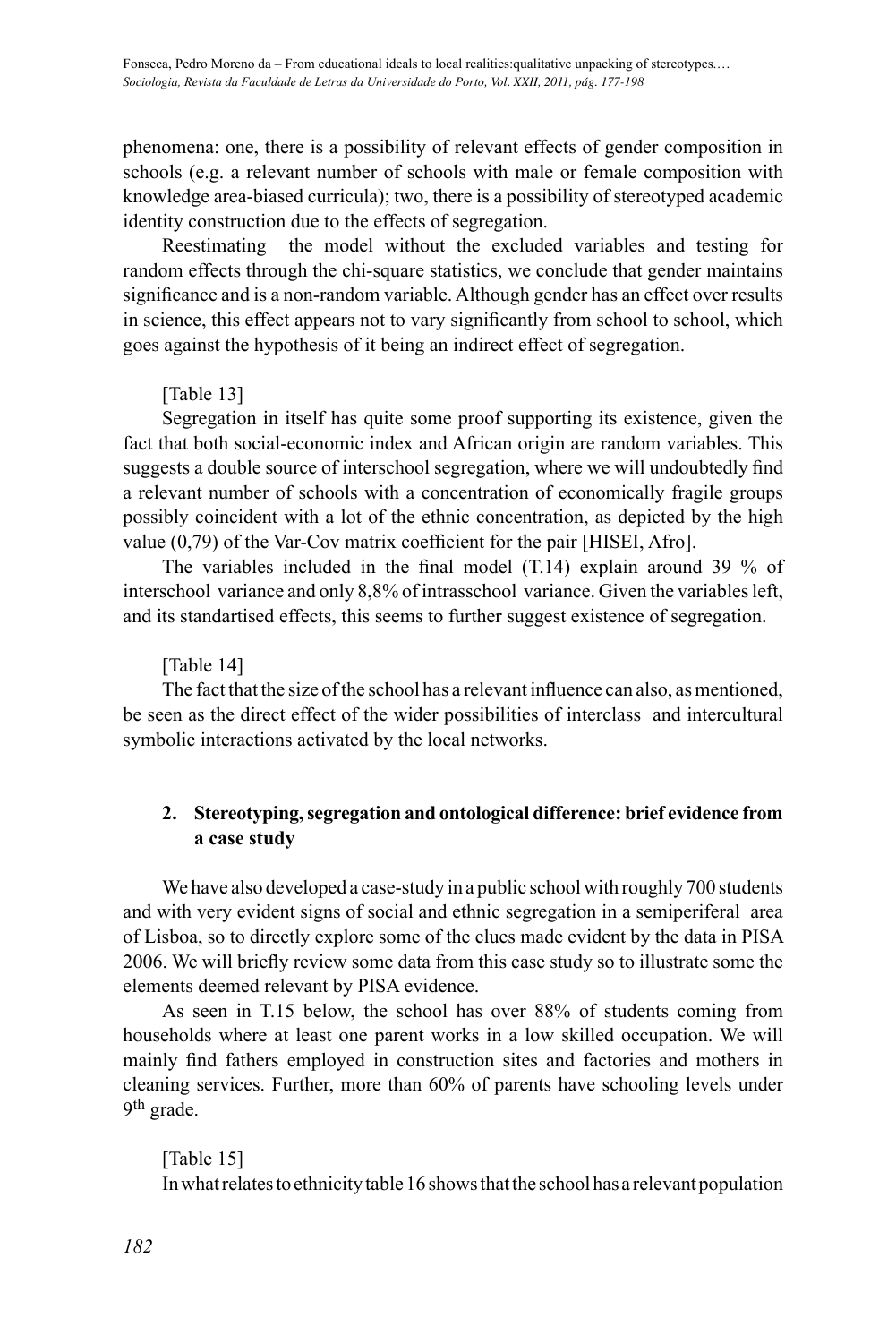of African origin students  $(5, 1\%)$ , well above 1,9% population average depicted by PISA. To these 5% we must add up the "invisible" share of the school population with African origins that, according to the latest evaluations by the Portuguese Ministry of Education, ascends to at least 7,7%<sup>2</sup> and becomes considerably higher in segregated environments.

Interviews to teachers and the direction of the school were combined with direct observation of science classes, a review of structural data about the school and a consultation of legal and administrative documents about the schooling system and the school's own specificities.

Work was developed with a 9<sup>th</sup> grade class, with ages around 15 years old, following it through theoretical classes, experimental situations, exam preparation and self-evaluation moments. The group included students of African ethnicity and of African origin and was majorly constituted by individuals from low-income households, consistently with the school's general class distribution.

An assessment of local convention, inspired by Dodier's methodology (Dodier, 1993), allowed for the identification of multiple embeddedness in which hierarchical levels colonise the more formal rules of the superior level sequentially, until we arrive to the practise itself inside of the classroom. The local educational convention, essentially defined by an informal council of elders, prescribes an adjusted version of the official speech of the ministry of education. The convention is, in its turn, adjusted by the teacher to his/her own perspetives .

The local consensus is easily summarised by four central ideas:

• The ministry portraits streaming as a measure of liberty, for the ones who'd rather *choose* to have practical over theoretical learning;

"Professional schools [also referring to VET] are directed to the youth whose *immediate objetives* are the entry into the labour market"

Official Description of the Educational System *in* Eurydice site

(our emphasis)

• locally, and given the fragile social structure of the school community, early streaming is seen as a good thing, since it is understood as allowing children to *choose* the type of education they want to have early on;

<sup>2</sup> Roldão, Cristina [*et al.*] (2009), "School performance: from Basic level to secondary level entry", *in Preceedings from the Encounter Educational Contexts in Contemporary Society*, 2009, ISCTE, Lisboa. It's a very high value that reflects the inclusion of de-colonisation effects in the 70's, thus covering white and mixed families with full or partial Portuguese origin. Nevertheless the percentage of African ethnic origins is surely high and not reflected by the monitored variable "naturality" i.e. place of birth, which is in many cases Portugal.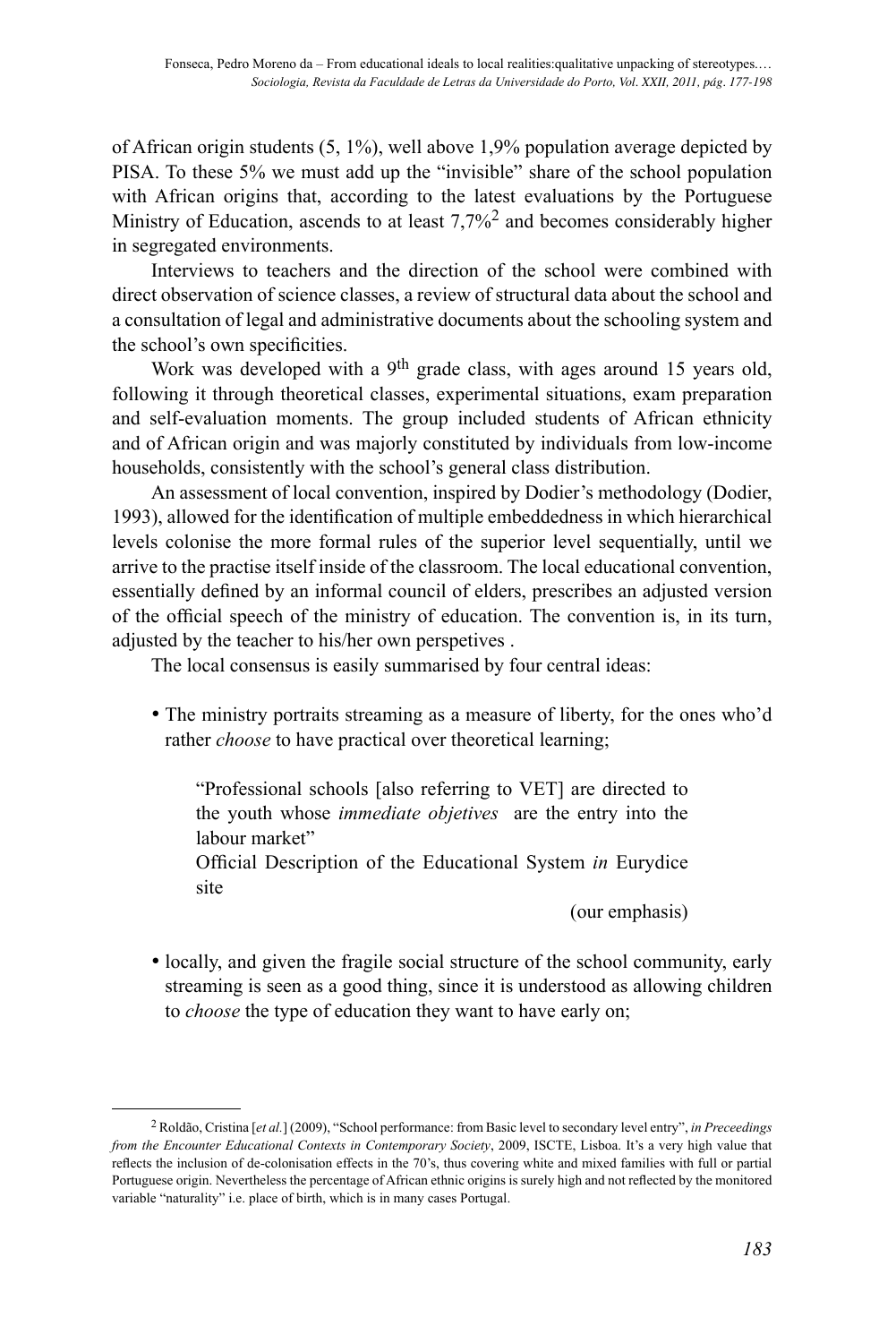"To bet in other curricula, to bet in CEF [vocational training track], that prepare them for ative life (…) Something *they feel is going to be useful* for them in an immediate future"

Headmaster (our emphasis)

- total occupation of free time is seen as positive action towards perfect socialisation of "wild" students;
- an educational chime based on one-on-one teaching is established as a way to justify the pragmatism of the adopted solution: streaming

"(…) personalised teaching. (…) going from table to table, saying ten times the same thing to ten different kids."

Headmaster

The fact that the official documents and the testimony of teachers and directors goes in the sense of emphasising freedom of choice as a defence of early streaming is key to the understanding of classroom events.

There is a shared assumption that a population of feeble economic resources is inadequate, *uninterested* and simply won't adhere to the methods and concepts presented. The adopted solution is, instead of adapting methods and contents, creating a lower tier of studies, protecting streaming under the ample umbrella of freedom of choice.

In practise, teachers do not entirely follow this prescription, but rather colonise it, tending to use it as support when not being able to solve a tension, or when too frustrated whit low retention of knowledge on behalf of the students.

Clearly, social class variables come into relevance, being that the students with easiest retention of concepts were the children of higher income households, with parents with higher educational resources. Quite simply, working class children have a notorious difficulty in establishing an academic identity, both due to a communitarian network that although supportive (most parents were very favourable to their children pursuing higher education) was incapable of supplying the right linguistic tools and study methods, and also due to a type of teaching adverse to their way of expressing.

For example, all delegated learning rituals i.e. "homework" are painstaking to working class children, which in turn find little support from their family at home. As a result, the traditional opening moments of classes with homework correction are filled with tension. When participation occurs, tends to be unstructured and supported by common sense language, instead of prescribed scientific terms, even if the logic of the answer is correct.

In general this type of participation was not particularly well received by the teacher, who tended to do a very controlled admission of this type of contributions, keeping mostly silent or using scolding along very typical lines, an utilitarian mantra: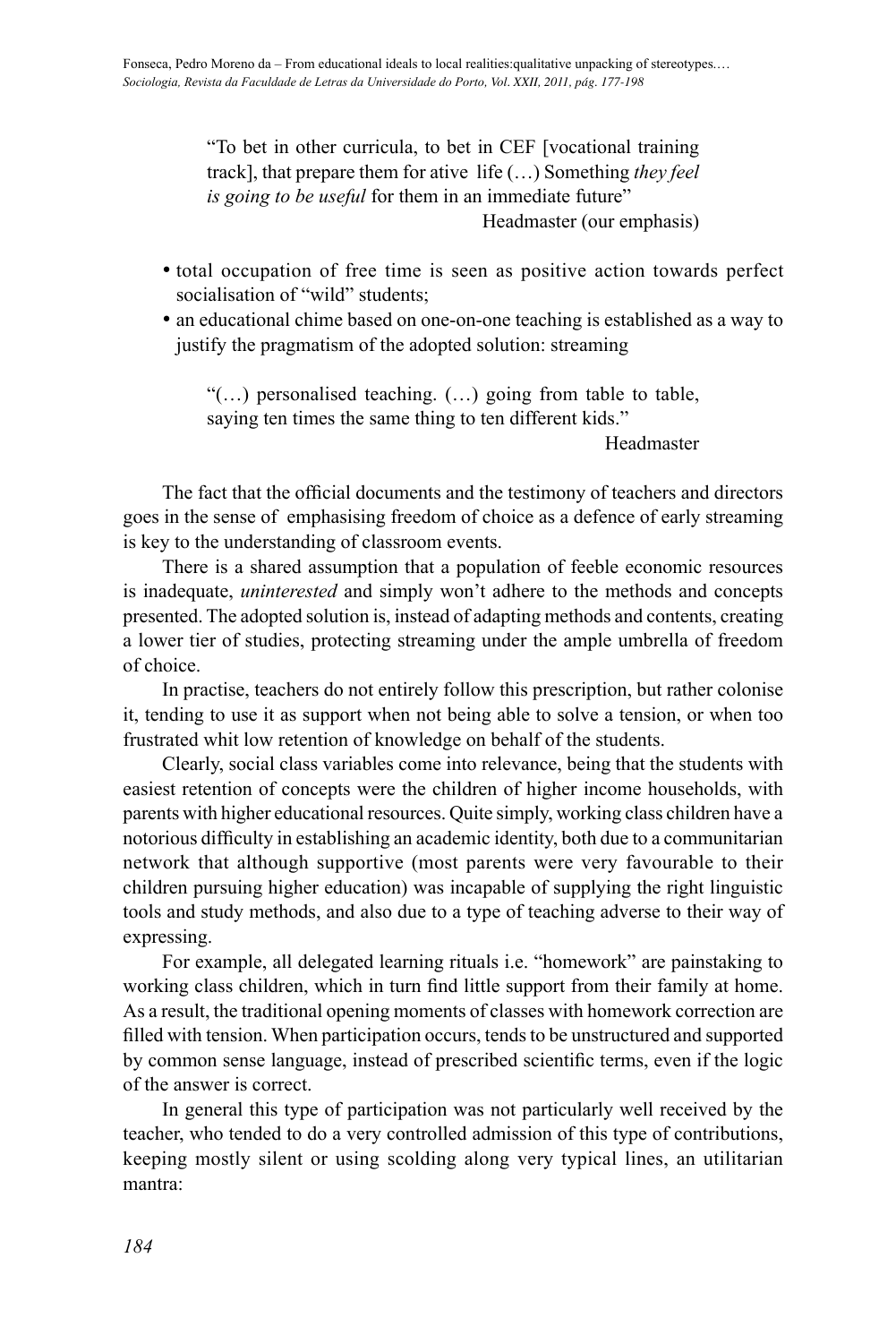*Is that it? Do you think that's it? I don't know what you want to do with your life Frankly, you simply do not study*

This type of resilient admission of common sense language makes working class children contributions harder and harder due to the effects it has on their self-love. Further it seems to help cristalize a self-stereotyped identity of academic inadequacy, mostly nurtured by a consecutive inability of expressing one's own grasp of knowledge.

Idealisations and stereotypes affect also foreign students, especially black students, whose contributions are easily discarded as lacking in understanding or being too slow. All through the classes it was possible to understand how the teacher would at times discard higher level reasoning by black students, because it was marked by a different ontology.

For example, African students, in several situations tended not to have a particular comfort in manipulating percentages, preferring to state them as fractions of a unit (a phenomenon somewhat parallel to the ones identified by Helen Verran). This was entirely ignored by the teacher who would not integrate the contribution and only stop her questioning to the class until she would get an answer in percentage form:

> [while interpreting Mendelian table – teacher expects an answer in percentage form] Teacher: What are the odds of a child being a boy or a girl? [silence in class] Student [voluntary answer]: There are only two chances. Teacher [ignoring]: What are the odds of a child being a boy or a girl? Student: They are one over two. [teacher ignores, student lowers head looking ashamed] Teacher: They are fifty percent.

As seen, a translation is not enabled in a situation in which it was easy to promote connectivity between symbolic networks (even of different disciplines: maths and sciences). Most effective exchange dynamics occur as accidents and generally there are no programmed activities to foster local adaptation of contents and rituals. Besides occasional poetic integration of students contributions, typically symbolic exchange occurs in experimental activities.

Although strictly predetermined , experimental activities allow for a relative lowering of cognitive defences by both teachers and students: speech becomes more informal and action is physically driven. Students allow themselves to be more childlike and the teachers become predisposed to integrate spontaneous comments about the experiment and what it evokes. Heuristic accident happens, via interaction with the physical *hexis*, allowing for an easier integration of knowledge.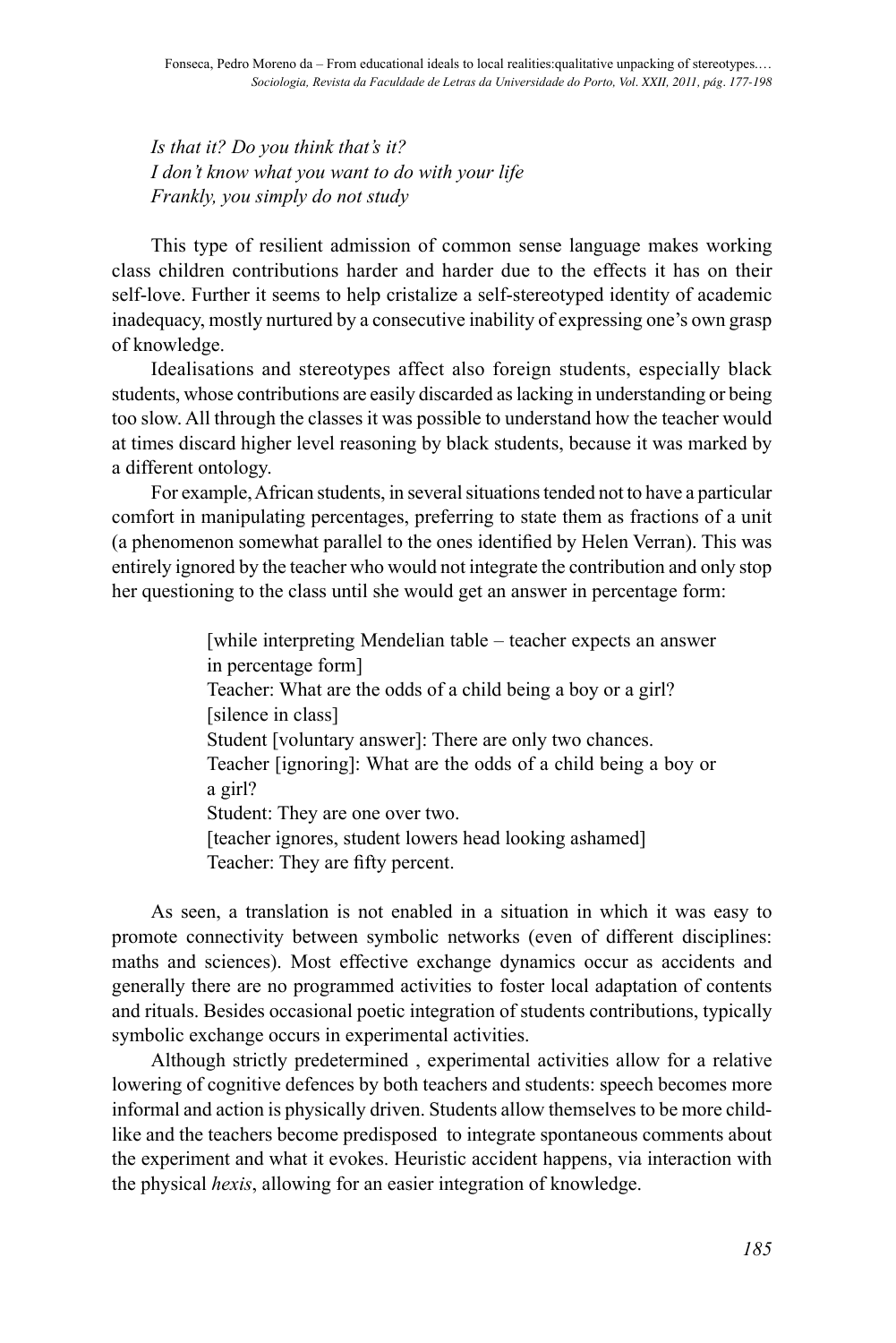This aspect became very clear in a classic DNA extraction experiment, using a kiwi fruit. Scalpels, gobels, crushers, scales, salt, washing soap and working on a large board. Lots of physical action with a very resilient but lighter off-voice framing by the teacher that allowed for freer associations, humorous comments and unconscious discrete inscription in students' habitus, which would soon be cheerfully stated by a gipsy boy – *it seems like when I'm in the kitchen with my mother.*

For teachers, student stereotypes exert the fundamental function of justifying the methods and means prescribed, facilitating their ethical adhesion to the model and thus their identity as teachers. Believing that a low achieving student is uninterested is an easy way to adhere to the prescribed methods, since it puts aside the need to modify them and it makes the frustration of teaching failure acceptable. For students stereotypes seem to also allow for an establishment of their own identity, given the threats to which it is exposed.

The idealisations of students derive from the prime ideals they carry from their households. The confrontation with the school knowledge is a potential identity threat for labour class and foreign children. Fallback to prime ideals will many times occur as part of self-stereotyping process.

In the case of working class children, the fact that many of them have intense difficulties with scientific language makes them, in the absence of translation and narcissic support (scolding and irony are the rule) makes them anxious and growingly frustrated before educational rituals. Self-stereotypification occurs as these children tend to crystalize their identity as academic adverse, constantly falling back to prime ideals and interpretations about events and the world.

Very low achieving children actually try to participate at times, but their expressions are immediately perceived as an attempt to disturb class. When discarded as such these participations slowly modify through class into effective attempts to sabotage all the moments in which the child's own expression cannot be enabled. As minutes pass, expressing an identity supported by traditional working class qualities (strength, immediate physical use, swaggering) *in opposition* to the scientific framework becomes mores frequent, overcoming the child's initial attempt to connect them.

Normally these children will also stereotype their colleagues, especially if being outperformed by them in school activities. The student that succeeds poses an extra threat, which is particularly strong when this student is *not supposed* to succeed. Girls and black students face stereotypical pressure from proletarian boys, becoming immediate targets for demeaning comments whenever they have a good contribution in class or a good grade in an exam.

In the case of white girls, the effect of the housewife stereotype seems to be mild whereas the effect of the "half witted black" stereotype seems to be more destructive. Even in the case of a successful performance and identification with scientific knowledge, black children easily suffer from what Claude Steele (1997) calls stereotypical threat. As an effect of frequent peer pressure, many of the black students slowly corrode their academic identity even arriving to the case of abdicating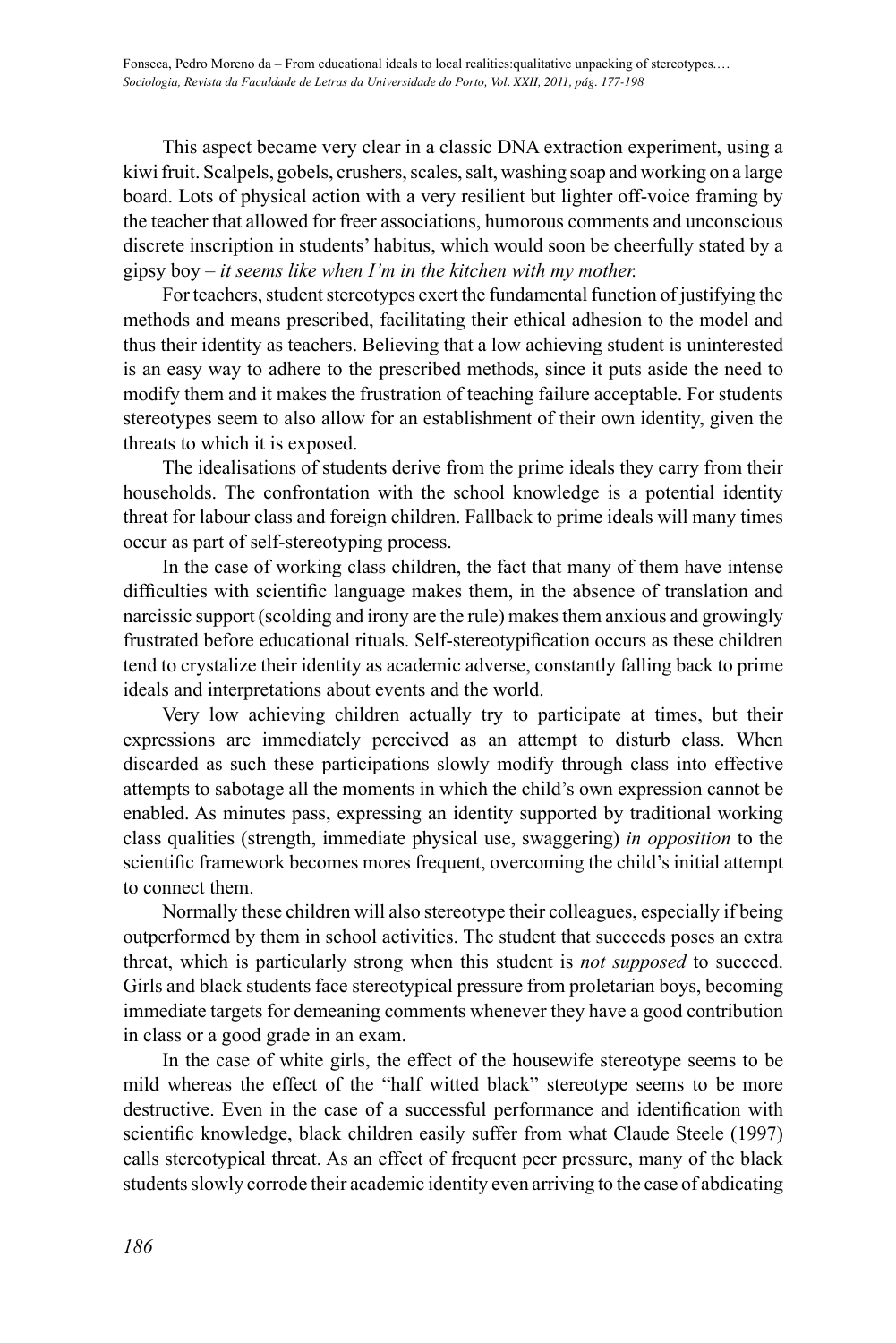from it, so to get acceptance by their white, lower performance colleagues. This effect is particularly acute between boys, the most common target of racist comments.

The existence of interschool segregation reinforces these phenomena, by fostering narrow networks, thus reducing the possibilities for dilution of stereotypes and desidelization processes that could occur via cultural syncretism.

## **Conclusions: the need for adaptation and variety**

In spite of its limitations, the PISA survey suggests evidence of important segregational phenomena in the Portuguese schooling system and provides a basis to enhance research on the effects of not only social-economic but also ontogenic factors over the performance of students. The current paper shows how PISA data can be used to highlight critical factors in construction and retention of knowledge among 9<sup>th</sup> graders. It also points out the value this information has as clue-generator for field research, by posing structural questions that can be unpacked through ethnological observation.

Our research depicts that a lot of the PISA clues are consistent with the dynamics identified in the case study developed. In spite of being in a heavily segregated milieu, we did not find any evidence of a conscious reduction in academic or professional expectations. We *did* find, as PISA also suggested, fragile academic identities, apparently driven by a cumulative process of crystrallization of identities adverse to science, driven by progressive self-stereotyping and fallback into primal ideals, and traditional preconceptions , on behalf of the labour class children.

The differential of results for African children seems to be driven by a number of diverse factors that require close attention. Same as for proletarian children, Africans seem to have some trouble in having a full grasp of the scientific language. Close attention reveals, differently, though, that a great deal of this unease is grounded on ontological difference, as seen through the problems of good African students. Another part of it, still, seems to be caused by stereotypical anxiety that erodes good performances of African students.

In the segregated school the girls seemed to be as good students in science as boys in spite of stereotypical pressure. In fact, our observation suggests an establishment of more favourable identities to science learning among girls, suggesting a fit into the class specificities that PISA seems to also depict.

The local unpacking of the segregational evidence of PISA reveals a slim symbolic network for working class children, whose iterative possibilities are radicalised by a tendency on behalf of the system not to enable translation mechanisms. The management of the school has little concern to the adaptation of language, following the prescription delegated by the ministry, which bypasses the problem, turning it into an issue of liberty of choice/merit, with its typical solution of streaming into lower quality tracks.

The fact that teachers have to protect their identity, somewhere caught between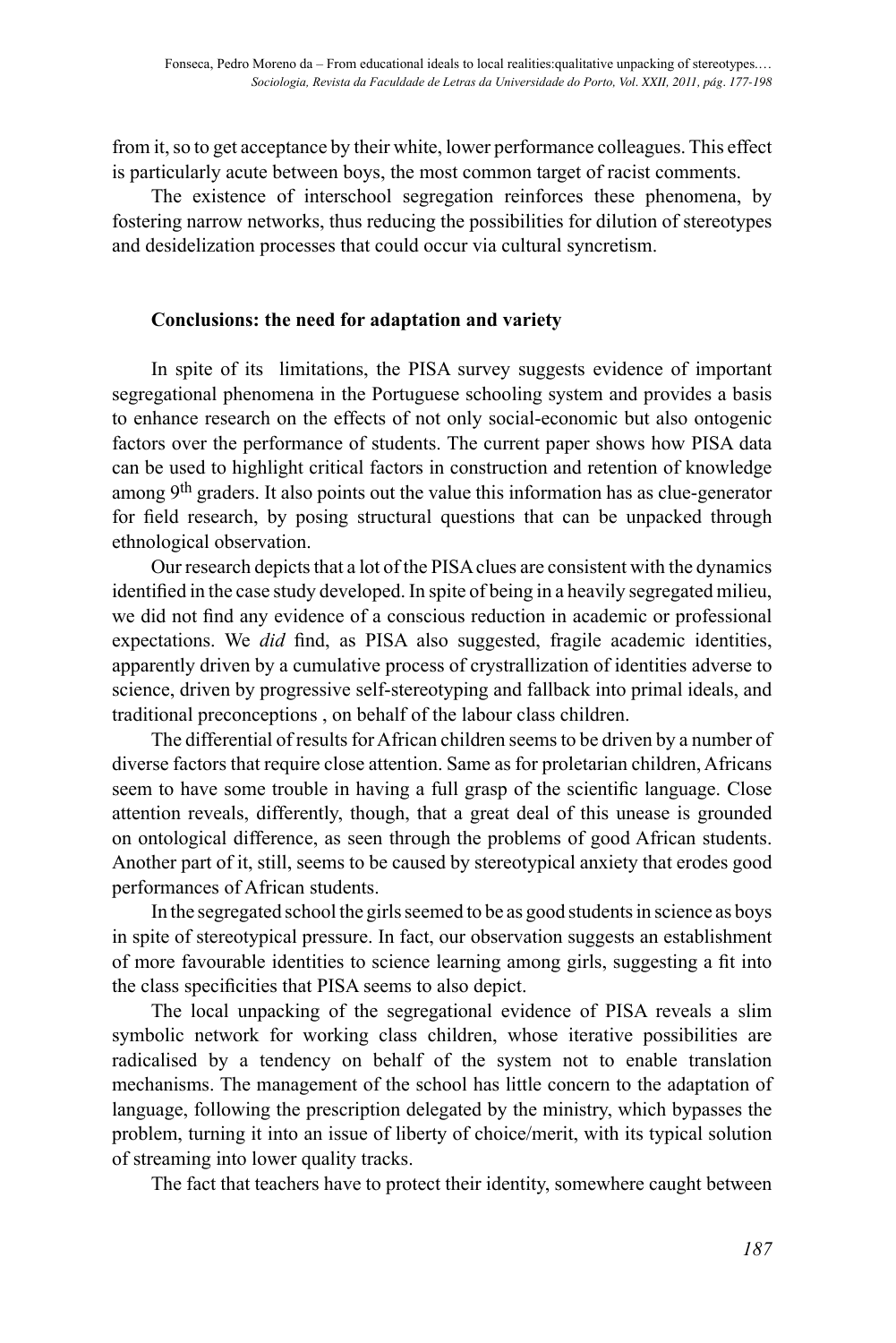the ethical adhesion to the prescribed notion of correctness and an effective concern with students' learning, makes translation an accident and seldomly a preprogrammed activity.

The lack of intelligence of the network is sustained by a total inertia of the system/school in generating connections between diverse understandings of the world and diverse types of expression, isolating students from knowledge, students from students (different classes and cultures) and teachers from students (lack of iterability possibilities, in Derrida's sense).

This inertia, added to very unfavourable environmental factors such as the physical isolation of the neighbourhood from the middle class areas and a certain tendency of council house occupation by ethnicity, creates a very *flat* learning environment, with limited diversity of stimulus, openly inviting children and parents to resist in their concrete towers against external interpretations, resuming to the stereotyping processes inherent to their cultural groups.

Notwithstanding the somewhat embryonic and relatively random attempts to include community mediators in the school network, a closer look at one of the schools that PISA seems to shout about when data is conveniently modelled, immediately makes us identify some central issues to the reduction of inequality in educational level transition that directly relate to the relationship of the school itself with its local network.

Fattening the local network, enabling translation seems to be the priority, by generating critical ties between the symbolic network of the school and the ones of the students and between the different ethnic based cultural networks in the school population. Schools need to be helped in the mission of assessing and recognising their own population, in an exercise that will probably affect simultaneously management and operational (preparation and provision of classes) levels.

It seems paramount that schools develop a set of tools to account for the existence of cultural variety in both aspects of the same culture and ontologically different cultures and that learning rituals are adjusted accordingly. Some practical possibilities are creating more comprehensive tools that can gather local information about the symbolic mappings of students and parents as well as reinforcing training to teachers in the sense of stimulating symbolic attention and registration techniques (keeping logs). School management practises can also be improved in the sense of enhancing knowledge of population (sociographical techniques) and local systems assessment.

Interventions must be introduced that can help individuals understand difference (in gender, ethnicity or any other) such as integration of contents in disciplines, fostering of art clubs, debate clubs, presentation of other cultures.

These possibilities can be furthered and deeply explored elsewhere, together with the issues of mutual embeddedness of hierarchical levels and the stability of ties inside of the local networks. In a wider systemic approach deep reflection should be held about coordinating the location of schools with council housing policy, so to avoid establishing narrow networks.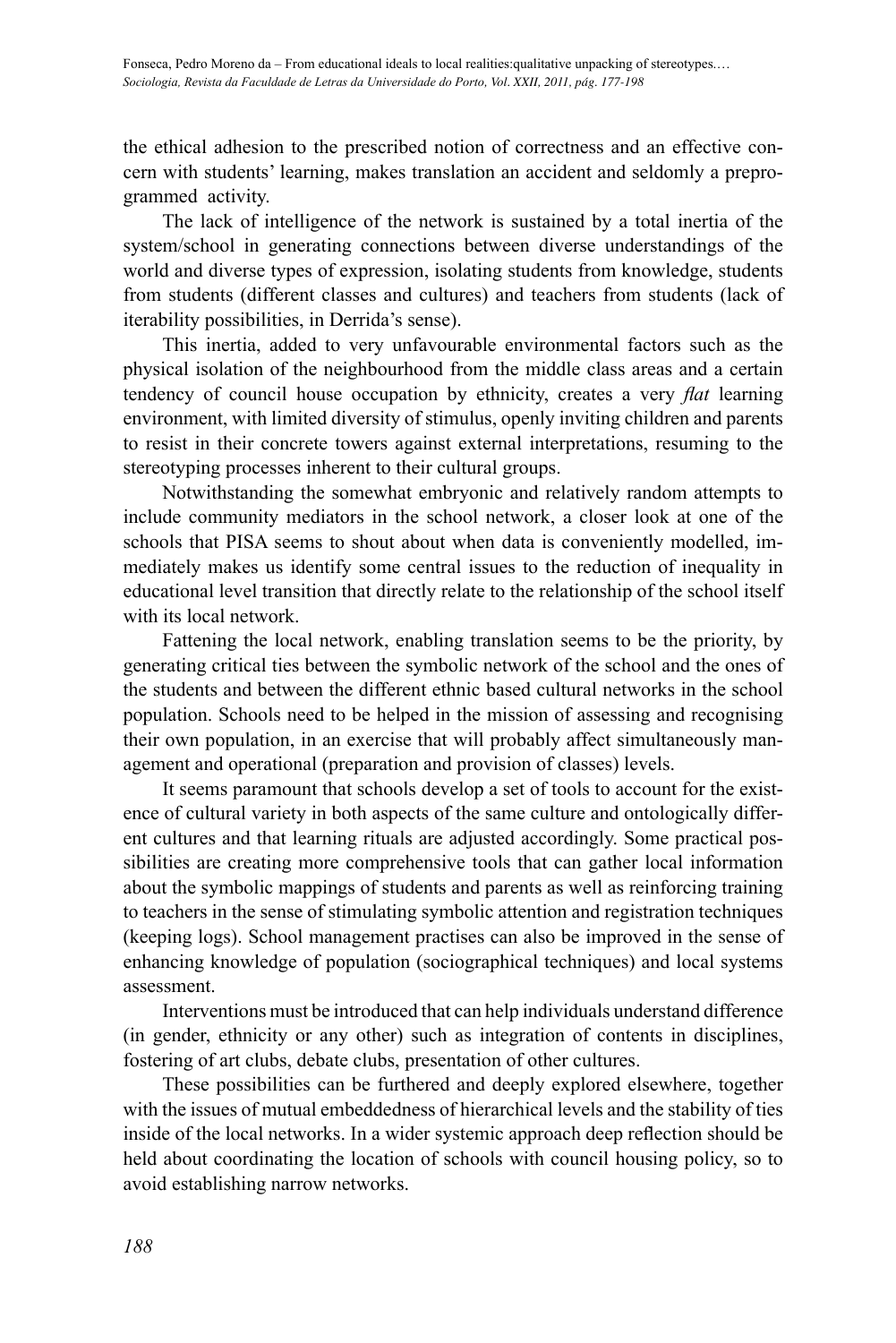#### **Bibliographical References**

BERNSTEIN, Basil (1976 [1971]), *Langage et classes sociales: côdes sociolinguistiques et controle social* [Class, Codes and Control], Paris, Les Éditions de Minuit.

BOURDIEU, Pierre; PASSERON, J. C. (1970), *La Reproduction. Éléments pour une théorie du système d'enseignement*, Paris, Les Éditions de Minuit.

DERRIDA, Jacques (1967), *De la Gramatologie*, Paris, Les Éditions de Minuit.

DODIER, Nicolas (1993), Les appuis conventionnels de l'action, *in Reseaux*, 62, CENT.

HARGREAVES (1986 [1975]), *Las Relaciones Interpersonales en la Education* [Interpersonal Relationships in Education], Madrid, Narcea.

MACHADO, Fernando L. (1998), "Da Guiné-Bissau para Portugal: luso-guineenses e imigrantes", *in Sociologia, Problemas e Práticas*, 26, 9-56.

ROLDÃO, Cristina [*et al.*] (2009), "School performance: from Basic level to secondary level entry", *in Preceedings from the Encounter Educational Contexts in Contemporary Society*, Lisboa, ISCTE, p. 22-46.

STEELE, Claude (1997), "A Threat in the Air. How Stereotypes Shape Intelectual Identity and Performance", *in American Psychologist*, June 1997, vol. 52, nº 6, 613-629.

VERRAN, Helen (2001), *Science and an African Logic*, Chicago, The University of Chicago Press.

WILLIS, Paul (1977), *Learning to Labour*, Farnborough, Saxon House.

# **RESUMO/RÉSUMÉ**

#### **Resumo**

A educação é encarada como se encontrando contida pelas redes simbólico-materiais dos agentes diretamente associados às escolas dos estudantes. A hipótese fundamental da investigação é a de que a rede simbólica de natureza científica dos agentes da escola se encontra económica e etnicamente enviesada, criando insularização ontológica que é refletida por variáveis estruturais nos inquéritos PISA e por evidências qualitativas reveladas pela interação em sala de aula. É explorada a hipótese paralela de que os grupos económicos e culturais estabeleçam identidades resilientes sempre que a sua expressão e disposições expressivas não são veiculados de modo a que sejam passíveis de tradução para a rede científica. Idealizações, processos de estereotipificação, classe social, etnia e o género são explorados como fatores que concorrem para explicar o desempenho dos alunos do 9º ano de escolaridade. Dados resultantes dos testes cognitivos na área de ciências do PISA 2006 são explorados (subamostra portuguesa, n=5100) utilizando um modelo multinível e, tentativamente explicando e seu significado assistidos dos resultados de um estudo de caso desenvolvido numa escola TEIP. Em conclusões, é observado que a introdução de adaptação ontológica e de variedade cultural nos programas de estudos e métodos de ensino constituem os pilares de uma ponte sobre a tendência para a resistência à aprendizagem e a separação entre as redes simbólicas.

**Palavras-chave:** PISA 2006; Etnia; Género; Cultura; Educação; Portugal; Estudantes Africanos; Classe social; Identidade; Auto-Eficácia; Segregação Social.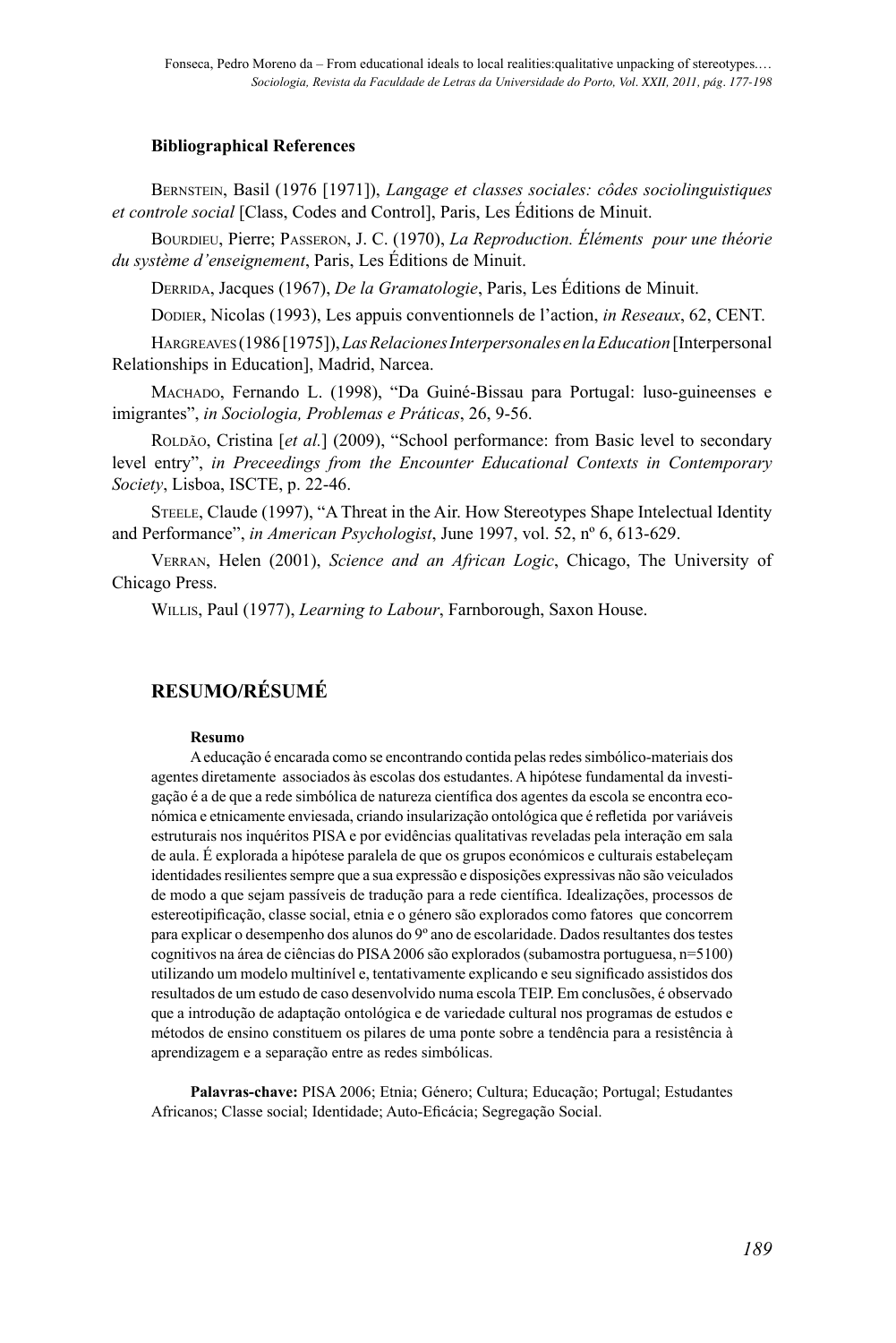Fonseca, Pedro Moreno da – From educational ideals to local realities:qualitative unpacking of stereotypes.… *Sociologia, Revista da Faculdade de Letras da Universidade do Porto, Vol. XXII, 2011, pág. 177-198*

#### **Résumé**

L'éducation est vue comme étant attrapé entre les réseaux matériel-symboliques des agents relations aux écoles et des étudiants. L'hypothèse fondamentale de la recherche c'est que le réseau scientifique des aagents de l'école est socioéconomiquement et éthniquement biaisé, créant insularization ontologique qui est reflété par des variables structurales dans des enquêtes de PISA et par des évidences qualitatives revelées par l'interéraction dans la salle de leçon. C'est exploré l'hypothèse parallèle que les groupes économiques et culturels établissent des identités résilientes toutes fois que leur expression et arrangements ne sont pas permis d'une manière dont est traduisible dans le réseau scientifique. Des idéalisations, les processus de steretypification, la classe, l'appartenance ethnique et le genre sont explorés comme facteurs concourant pour expliquer la performance des eleves de 9ème. Des données cognitives de PISA 2006 sur la performance en science sont explorées (sous-échantillon portugais, n=5100) en utilisant un modèle à multiniveaux et, en suivant, à titre d'essai alors déballée par des résultats d'étude de cas d'une recherche développée dans une école. Dans les conclusions, l'introduction de l'adaptation ontologique et la variété culturelle aux programmes d'études et aux méthodes d'enseignement sont vues en tant que principe fondamental pour jeter un pont sur la tendance à la résistance pour apprendre et séparation entre les réseaux symboliques.

**Mots-clés:** PISA 2006; Appartenance ethnique; Genre; Culture; Éducation; Le Portugal; Étudiants africains; Classe sociale; Identité; Individu-Efficacité; Segregation Sociale.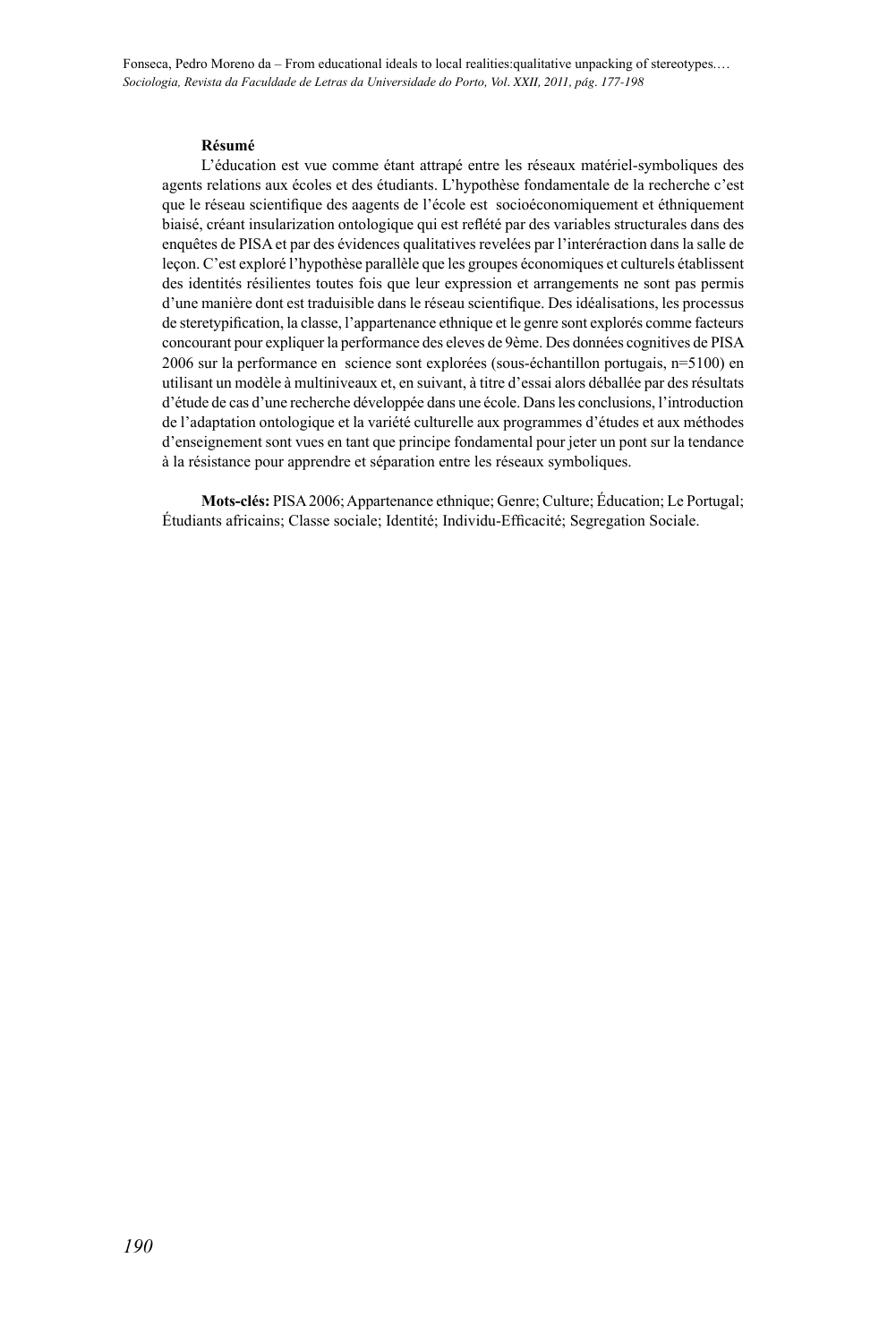# Tables

| Occupation                                    | % of Students<br>by Father's<br>Occupation<br>(ISCO) | <b>Parents' Highest</b><br><b>Schooling Years</b><br>(average) | Average<br>Score in<br><b>Science Test</b> |
|-----------------------------------------------|------------------------------------------------------|----------------------------------------------------------------|--------------------------------------------|
| Legislators, senior<br>officials and managers | 3,5                                                  | 12,5                                                           | 524,2                                      |
| Professionals                                 | 8,9                                                  | 16,2                                                           | 540,9                                      |
| Technicians and<br>associate professionals    | 8,2                                                  | 12,8                                                           | 516,5                                      |
| Clerks                                        | 6,4                                                  | 11,9                                                           | 508,1                                      |
| Service and sales<br>workers                  | 14,0                                                 | 9,8                                                            | 477.9                                      |
| Skilled agricultural and<br>fishery workers   | 2,7                                                  | 7,8                                                            | 480,6                                      |
| Craft and related<br>workers                  | 29,9                                                 | 7,6                                                            | 451,9                                      |
| Plant and machine<br>operators                | 11,1                                                 | 8,0                                                            | 464,7                                      |
| Elementary<br>occupations                     | 15,3                                                 | 8,2                                                            | 447,0                                      |
| <b>Total</b>                                  | 100,0                                                | 9,6                                                            | 474,3                                      |

## **Table 1 – Results of science cognitive tests by father's occupational status & parents' highest schooling years**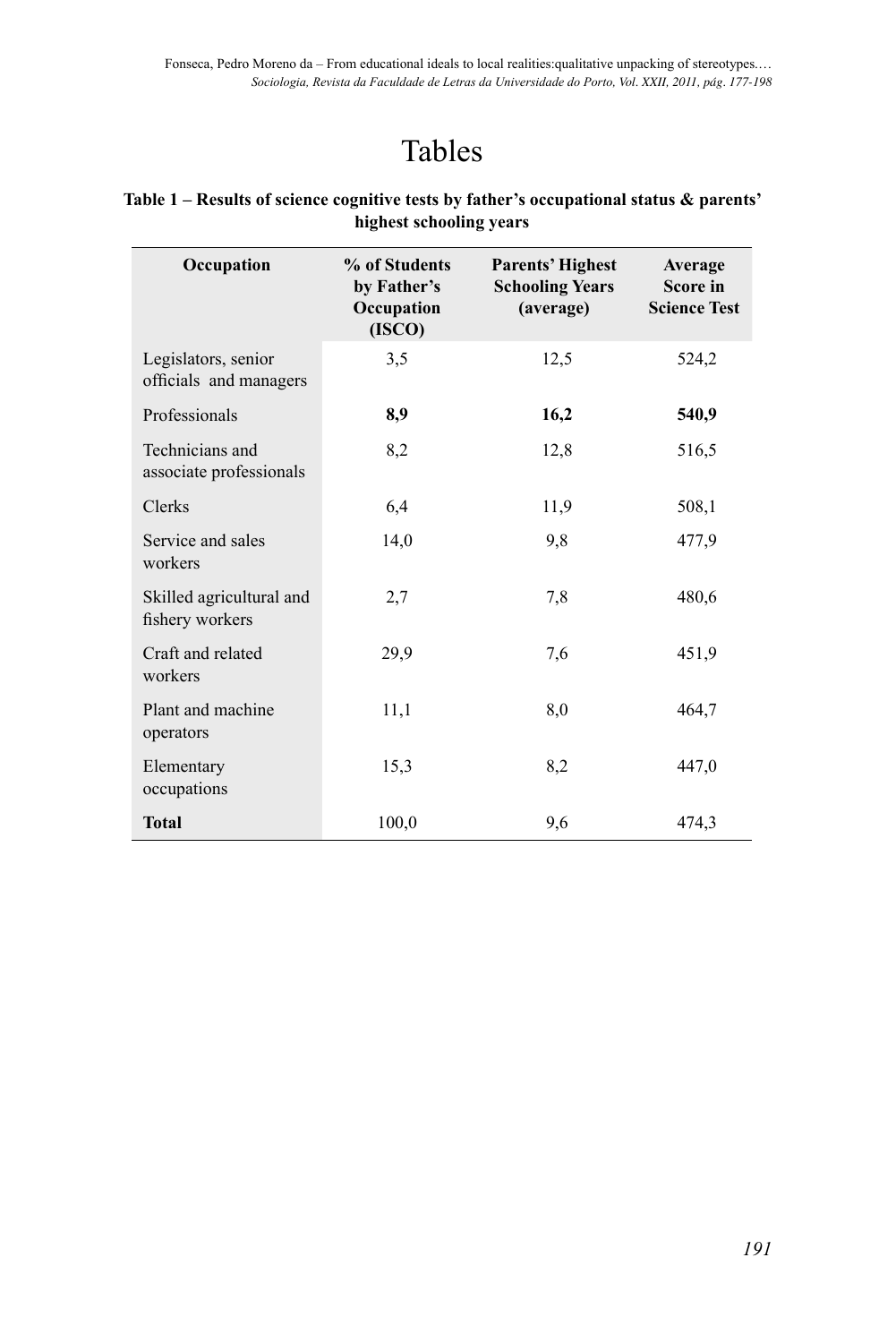| <b>Father's Occupation</b>                         | <b>ESCS</b> |         |         | HEDRES HOMEPOS CULTPOSS | <b>Study Space</b> |
|----------------------------------------------------|-------------|---------|---------|-------------------------|--------------------|
|                                                    |             |         |         |                         |                    |
| Legislators, senior                                | 0.57        | 0.50    | 0.85    | 0,28                    | 96,3               |
| officials and                                      |             |         |         |                         |                    |
| managers                                           |             |         |         |                         |                    |
| <b>Professionals</b>                               | 1,53        | 0.64    | 1,15    | 0.69                    | 94,0               |
| <b>Technicians and</b>                             | 0.43        | 0.61    | 0,70    | 0,37                    | 93,5               |
| associate professionals                            |             |         |         |                         |                    |
| <b>Clerks</b>                                      | 0,02        | 0,59    | 0,45    | 0,17                    | 92,4               |
| <b>Service and sales</b>                           | $-0,51$     | 0,36    | 0,23    | $-0.05$                 | 92,9               |
| workers                                            |             |         |         |                         |                    |
| <b>Skilled agricultural</b><br>and fishery workers | $-1,40$     | 0.04    | $-0,43$ | $-0,34$                 | 90,6               |
| <b>Craft and related</b><br>workers                | $-1,23$     | 0,10    | $-0.32$ | $-0.41$                 | 90,3               |
| <b>Plant and machine</b><br>operators              | $-1,10$     | 0,20    | $-0.21$ | $-0.31$                 | 90,3               |
| <b>Elementary</b><br>occupations                   | $-1,21$     | $-0.03$ | $-0,33$ | $-0,30$                 | 89,5               |

#### **Table 2 – Some student background indicators**

The indicators above consist of indexes with the following meaning:

HEDRES – Home Educational Resources (desk; quiet place; calculator; support books; dictionary)

HOMEPOS – Home Possessions (Educational resources + literature; quantity of books; dishwasher; art; internet; educational software; computer)

CULTPOS – Cultural Possessions (literature and art)

ESCS – Economic, Social and Cultural Status (derived from HOMEPOS, HISEI [an arithmetic conversion of occupational status] and the highest level of parental education)

"Study Space" is a 0-100 index calculated from the same information as HEDRES, but considering only aspects directly related with the amenity of the space (reserved space, desk, silence).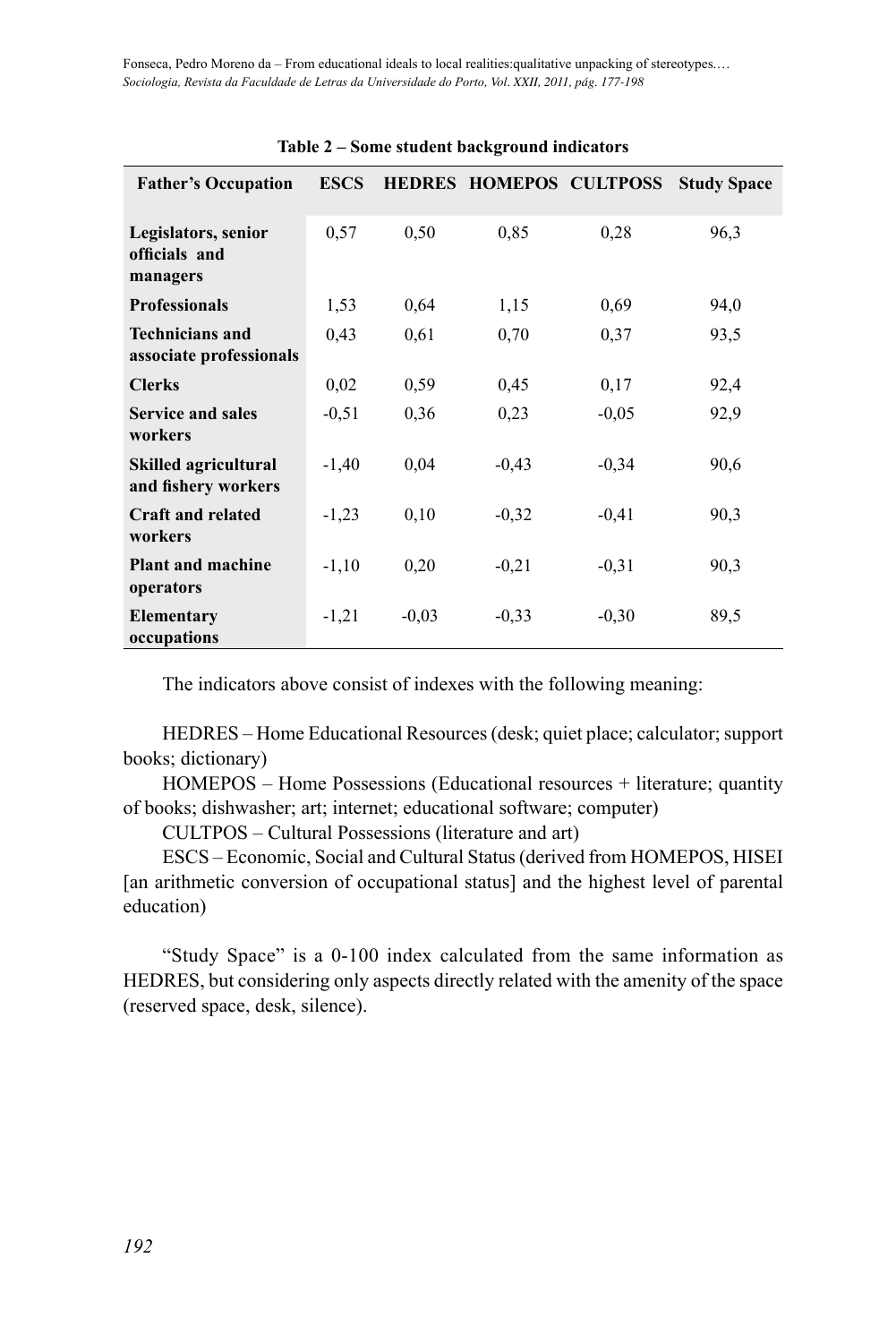Table 3 - Child's desired occupation at 30 per father's occupation **– Child's desired occupation at 30 per father's occupation**  (% of enquired students) **(% of enquired students)**

|                                         |                                                        | and managers                      | Professionals  | professionals<br><b>Father's Occupation (ISCO)</b> | Clerks |                           | fishery workers          |                           | Plant and machine<br>operators |                        |  |
|-----------------------------------------|--------------------------------------------------------|-----------------------------------|----------------|----------------------------------------------------|--------|---------------------------|--------------------------|---------------------------|--------------------------------|------------------------|--|
|                                         |                                                        | als<br>Legislators, senior offici |                | یو<br>Technicians and associat                     |        | Service and sales workers | Skilled agricultural and | Craft and related workers |                                | Elementary occupations |  |
|                                         | Legislators,<br>managers<br>officials<br>senior<br>and |                                   |                |                                                    |        |                           |                          |                           |                                |                        |  |
|                                         |                                                        | $4\overline{4}$                   | 3,7            | 0,6                                                | 0,6    | 1,2                       | 0,0                      | 1,0                       | 0,4                            | 2,0                    |  |
|                                         |                                                        |                                   |                |                                                    |        |                           |                          |                           |                                |                        |  |
|                                         | Professionals                                          | 55,8                              | 65,2           | 59,0                                               | 58,0   | 51,2                      | 44,6                     | 42,8                      | 45,5                           | 39,2                   |  |
|                                         | and associate<br>professionals<br>Technicians          | 16,3                              | 9,5            | 20,3                                               | 18,9   | 21,5                      | 16,3                     | 20,4                      | 22,7                           | 21,5                   |  |
|                                         | Clerks                                                 | $\overline{1}$                    | $\overline{0}$ | 0,0                                                | 1,4    | $\overline{a}$            | 4,0                      | 2,2                       | 1,8                            | 1,0                    |  |
| Child's Desired Occupation at 30 (ISCO) | workers<br>Service<br>sales<br>and                     | 0,8                               | 0,5            | 2,3                                                | 3,6    | 5,5                       | 9,0                      | 8.9                       | 7,8                            | 8,4                    |  |
|                                         | and fishery<br>agricultural<br>workers<br>Skilled      | 0,0                               |                |                                                    |        |                           |                          |                           |                                |                        |  |
|                                         |                                                        |                                   | 0,0            | 0 <sup>2</sup>                                     | 0,0    | 0,0                       | 1,5                      | 0 <sup>2</sup>            | $\overline{0}$                 | 0 <sup>2</sup>         |  |
|                                         | workers<br>related<br>Craft<br>and                     | 0,0                               | 0 <sub>3</sub> | 1,0                                                | 2,0    | 1,5                       | 5,8                      | 62                        | 4 <sub>7</sub>                 | 6,7                    |  |
|                                         | machine<br>operators<br>Plant<br>and                   | 0,0                               | 0,0            | 0,0                                                | 0,0    | 0,4                       | 1,0                      | 0,8                       | 1,6                            | 1 <sup>3</sup>         |  |
|                                         | occupations<br>Elementary                              | 20,9                              | 20,8           | 16,5                                               | 15,5   | 17,5                      | 17,8                     | 17,3                      | 15,4                           | 19,8                   |  |
|                                         | Total                                                  |                                   | 100,0          | $100,0$                                            | 100,0  | 100,0                     | 100,0                    | 100,0                     | 100,0                          | 100,0                  |  |
|                                         |                                                        | $100,0$                           |                |                                                    |        |                           |                          |                           |                                |                        |  |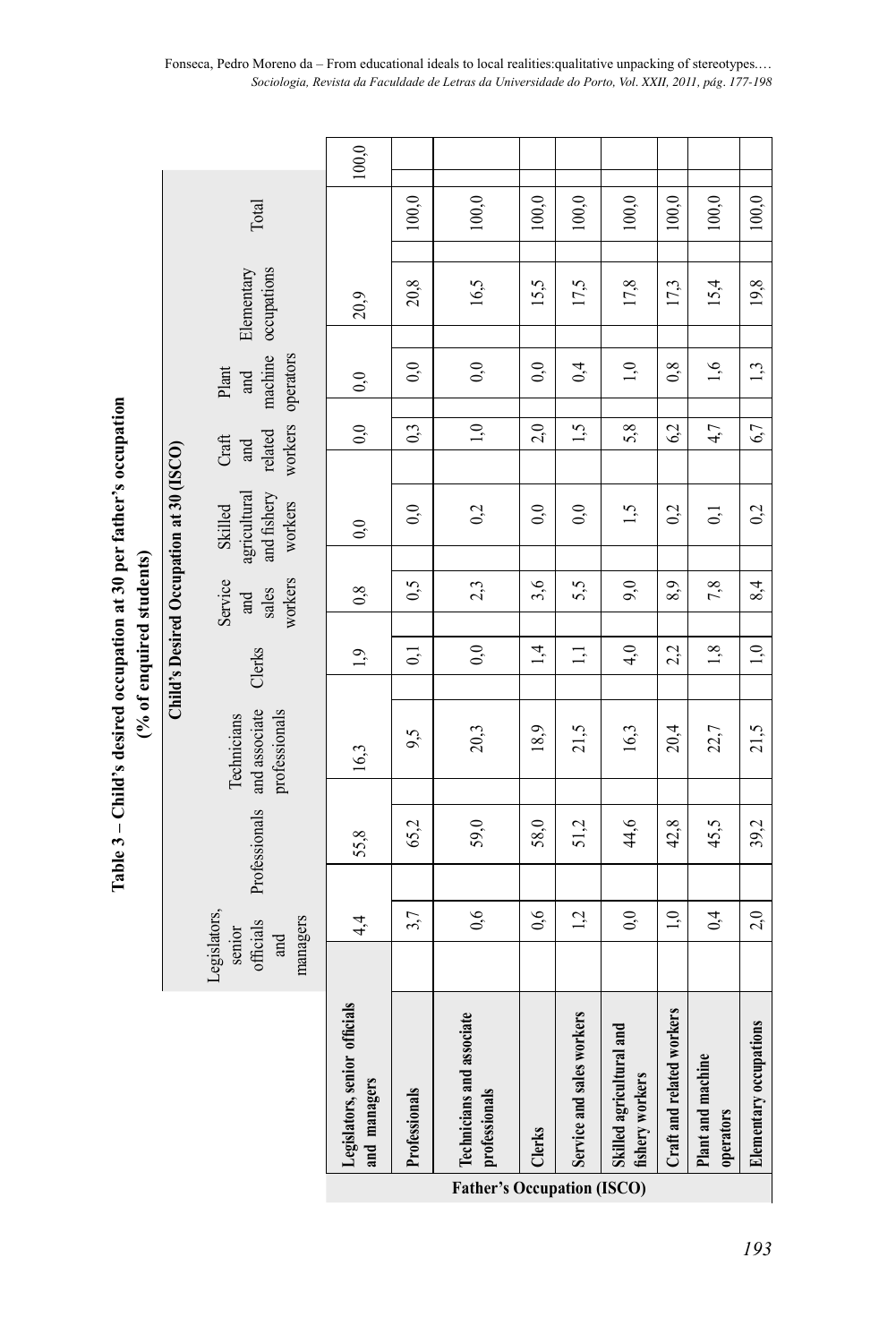| <b>Father's Occupation</b><br>(ISCO)    | Gender     | <b>Self-Efficacy</b> | <b>Self-Concept</b> |
|-----------------------------------------|------------|----------------------|---------------------|
| Legislators, senior officials and       | Boy        | 0,18                 | 0,36                |
| managers                                | Girl       | 0,40                 | 0,20                |
| <b>Professionals</b>                    | <b>Boy</b> | 0.64                 | 0.54                |
|                                         | Girl       | 0.51                 | 0,47                |
| <b>Technicians and associate</b>        | Boy        | 0,44                 | 0,38                |
| professionals                           | Girl       | 0,47                 | 0,33                |
| <b>Clerks</b>                           | Boy        | 0,39                 | 0,52                |
|                                         | Girl       | 0,16                 | 0,33                |
| <b>Service and sales workers</b>        | Boy        | 0.16                 | 0.32                |
|                                         | Girl       | 0.19                 | 0,16                |
| <b>Skilled agricultural and fishery</b> | Boy        | 0,17                 | 0,41                |
| workers                                 | Girl       | 0,06                 | 0,23                |
| <b>Craft and related workers</b>        | Boy        | 0,11                 | 0,27                |
|                                         | Girl       | 0,09                 | 0,25                |
| <b>Plant and machine operators</b>      | Boy        | 0,15                 | 0.33                |
|                                         | Girl       | 0,21                 | 0,24                |
|                                         | Boy        | 0,15                 | 0,39                |
| <b>Elementary occupations</b>           | Girl       | 0,05                 | 0,21                |

#### **Table 4 – Self-efficacy and self-concept by father's occupation and gender**

**Table 5 – Science results, average social economic status and parental level of education by ethnicity**

| <b>Ethnicity</b>               | % of student<br>population | <b>HISEI</b> | <b>Highest level</b><br>of parental<br>education | <b>Average Results in</b><br><b>Science Test</b> |
|--------------------------------|----------------------------|--------------|--------------------------------------------------|--------------------------------------------------|
| <b>Brasil</b>                  | 0,9                        | 37,3         | 12,2                                             | 441,9                                            |
| China                          | 0,2                        | 66,9         | 16,2                                             | 476,6                                            |
| Portugal                       | 92,1                       | 41,8         | 9,5                                              | 477,8                                            |
| Portuguese-<br>Speaking Africa | 1,9                        | 40,3         | 9,7                                              | 377,8                                            |
| Others EU                      | 1,7                        | 39,6         | 10.6                                             | 483,7                                            |
| Non-EU<br>Eastern Europe       | 0,5                        | 34,5         | 14,3                                             | 479.1                                            |
| Others                         | 2.9                        | 40,3         | 10,8                                             | 459,4                                            |
| <b>Total</b>                   | 100,0                      | 41,7         | 9,6                                              | 474,3                                            |

HISEI – Highest Social Economic Index (occupation of parents)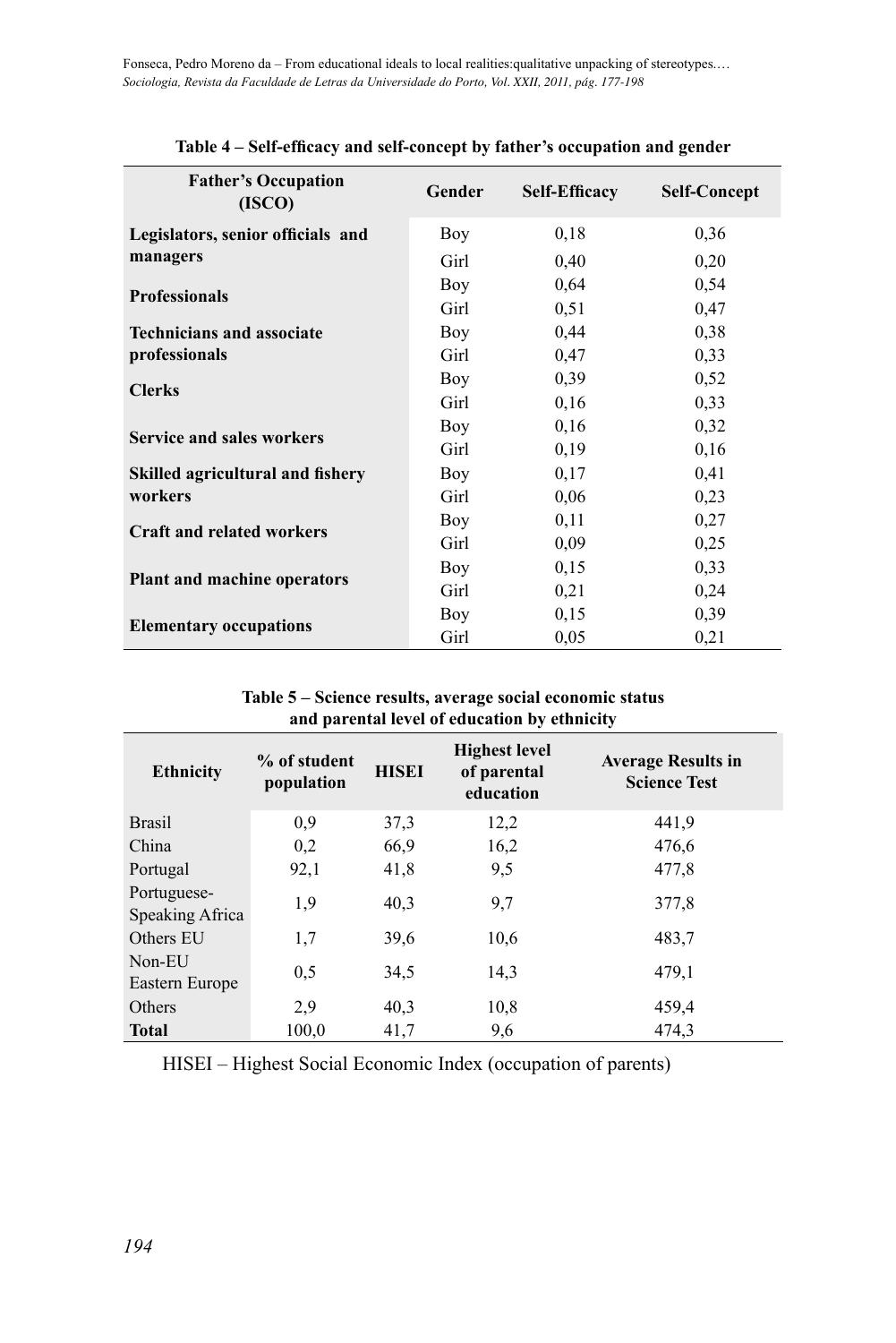|                  | $\mu$ of tugar vs 1.5. All it an Counstrition    |               |                                            |        |                           |                                                |                           |                                  |                           |       |
|------------------|--------------------------------------------------|---------------|--------------------------------------------|--------|---------------------------|------------------------------------------------|---------------------------|----------------------------------|---------------------------|-------|
| <b>Ethnicity</b> | senior officials<br>and managers<br>Legislators, | Professionals | Technicians and associate<br>professionals | Clerks | Service and sales workers | and<br>fishery workers<br>Skilled agricultural | Craft and related workers | Plant and machine ope-<br>rators | occupations<br>Elementary | Total |
| Portugal         | 529,3                                            | 544,7         | 519,4                                      | 509,6  | 481,8                     | 481,0                                          | 455,3                     | 465,9                            | 446,5                     | 477,8 |
| P.S. Africa      | 340,3                                            | 426,6         | 376,1                                      | 391,1  | 390,5                     | 470.7                                          | 377,8                     | 421,3                            | 400,5                     | 377,8 |

**Table 6 – Science results by ethnicity and father's occupation (Portugal vs P.S. African Counstries)**

**Table 7 – Science results by ethnicity and highest level of parental education (Portugal vs P.S. African Counstries)**

| Ethnicity   | None | <b>ISCED</b>            | <b>ISCED</b><br>$1 \t 2 \t 3A, 4$ | <b>ISCED</b> | <b>ISCED</b><br>3B.C                | <b>ISCED</b><br>5A.6 | <b>ISCED</b><br>5B |
|-------------|------|-------------------------|-----------------------------------|--------------|-------------------------------------|----------------------|--------------------|
| Portugal    |      |                         |                                   |              | 440,9 462,3 470,5 492,8 509,8 524,9 |                      | 481.2              |
| P.S. Africa |      | 367,7 359,1 372,7 391,2 |                                   |              | 448.7                               | 418.4                | 362.1              |

**Table 8 – Science results, self-efficacy and self-concept by ethnicity and gender (Portugal vs P.S. African Counstries)**

| <b>Ethnicity</b>   | Gender      | <b>Test Result</b> | <b>Self-Efficacy</b> | <b>Self-Concept</b> |
|--------------------|-------------|--------------------|----------------------|---------------------|
|                    | Boy         | 479,6              | 0.24                 | 0.36                |
| Portugal           | Girl        | 476,0              | 0,20                 | 0.26                |
|                    | Global PT   | 477,8              | 0.22                 | 0.31                |
|                    | Boy         | 380,0              | $-0.31$              | 0.11                |
| <b>P.S. Africa</b> | Girl        | 376,4              | $-0.24$              | 0,16                |
|                    | Global PSAf | 377,8              | $-0.27$              | 0,14                |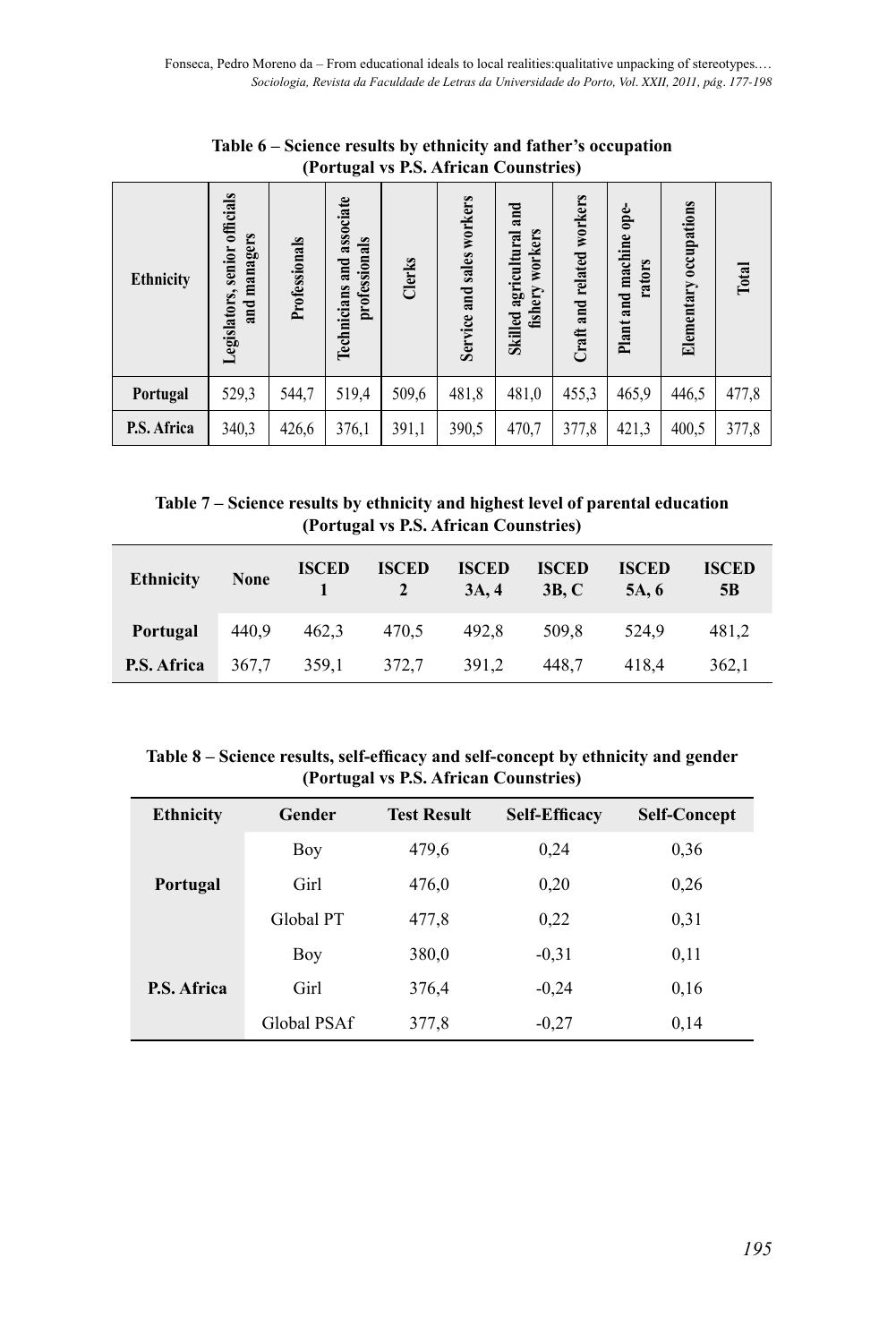Fonseca, Pedro Moreno da – From educational ideals to local realities:qualitative unpacking of stereotypes.… *Sociologia, Revista da Faculdade de Letras da Universidade do Porto, Vol. XXII, 2011, pág. 177-198*

| $\frac{1}{2}$ |         |                |            |                       |  |  |  |  |  |
|---------------|---------|----------------|------------|-----------------------|--|--|--|--|--|
| Variable      |         | Average Result | Difference | <b>Test Statistic</b> |  |  |  |  |  |
| Gender        | Boy     | 478,3          |            |                       |  |  |  |  |  |
|               | Girl    | 472,2          | $-6,1$     | $-1,93$               |  |  |  |  |  |
|               | Public  | 471,1          | $-32.0$    | $-4,66$               |  |  |  |  |  |
| Ownership     | Private | 503,1          |            |                       |  |  |  |  |  |

#### **Table 9 – Synthesis of Difference Tests**

| Dimension of Locality | Average Result           |                       |
|-----------------------|--------------------------|-----------------------|
| 1                     | $15000$ or less inhab.   | 460,2                 |
| $\mathfrak{D}$        | 15 000 to 100 000 inhab. | 478,3                 |
| $\mathcal{E}$         | 100 000 inhab            | 492,8                 |
|                       | Difference               | <b>Test Statistic</b> |
| $(2)-(1)$             | 17.9                     | 2,05                  |
| $(3)-(2)$             | 17,1                     | 1,23                  |
| $(3)-(1)$             | 34,9                     | 3,06                  |

## **Table 10 – Synthesis of correlations**

| <b>Variable</b>               | Corr | s.e. |
|-------------------------------|------|------|
| <b>ESCS</b>                   | 0.41 | 0,02 |
| <b>HISEI</b>                  | 0,38 | 0,02 |
| <b>HOMEPOS</b>                | 0.37 | 0,02 |
| <b>HEDRES</b>                 | 0.28 | 0,02 |
| <b>CULTPOSS</b>               | 0.31 | 0.02 |
| School Size (Nr. of Students) | 0,22 | 0,03 |

## **Table 11 – "Empty model"**

|                     |           | Coeficient | s.e       | t-ratio | df.      | p-value |
|---------------------|-----------|------------|-----------|---------|----------|---------|
| <b>Fixed Effect</b> | Intercept | 472.4881   | 5.16944   | 91.268  | 133      | 0.000   |
|                     |           |            |           |         |          |         |
|                     |           | s.d.       | Variance  | d.f.    | $Chi-$   | p-value |
|                     |           |            | Component |         | Square   |         |
| Random<br>Effect    | Intercept | 50.66306   | 2566.746  | 133     | 1951.067 | 0.000   |
|                     | R         | 73.6353    | 5422.157  |         |          |         |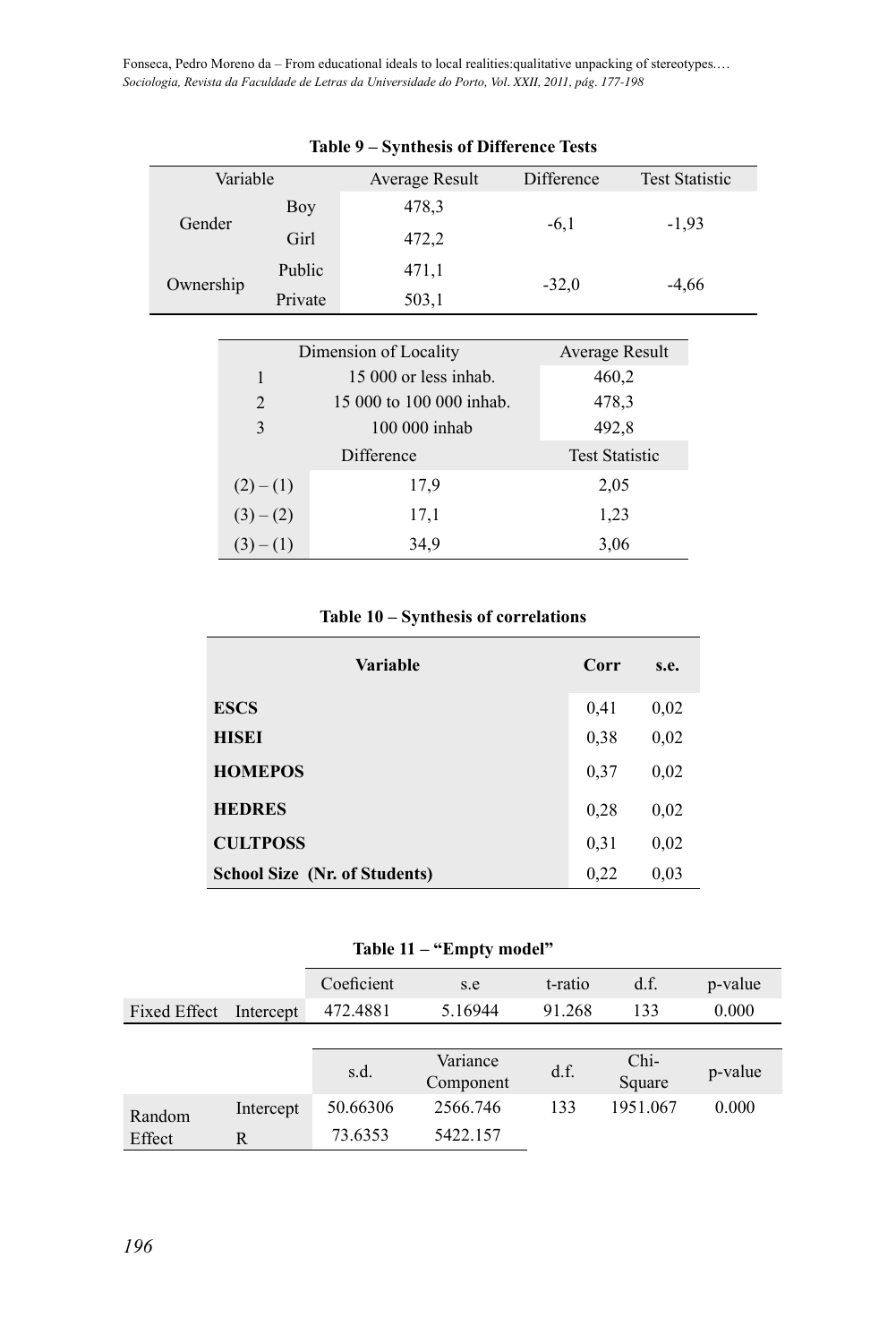| Level                | Variable               | Coefficient | t-ratio  |  |
|----------------------|------------------------|-------------|----------|--|
| level 2 (School)     | Intercept              | 396.0326    | 24.025   |  |
|                      | Total Students         | 0.033195    | 4.252    |  |
|                      | Resource Level         | 0.075418    | 0.362    |  |
|                      | Size of Locality (Urb) | $-12.0765$  | $-1.473$ |  |
|                      | Ownership (Private)    | 7.259874    | 0.742    |  |
|                      | <b>HISEI</b>           | 1.271839    | 12.46    |  |
| level 1<br>(Student) | Afro                   | $-77.0227$  | $-5.418$ |  |
|                      | Foreign (non African)  | $-2.64069$  | $-0.414$ |  |
|                      | Gender (Girl)          | $-8.2484$   | $-2.745$ |  |

**Table 12 – Synthesis of saturated model (fixed effects)**

## **Table 13 – Synthesis of HL model 2**

| <b>Effects</b>        | Level                | Variable              | Coefficient  | t-ratio  |
|-----------------------|----------------------|-----------------------|--------------|----------|
| <b>Fixed Effects</b>  | level 2 (School)     | Intercept             | 391.288381   | 44.555   |
|                       |                      | <b>Total Students</b> | 0.038374     | 5.313    |
|                       | level 1<br>(Student) | <b>HISEI</b>          | 1.284240     | 13.029   |
|                       |                      | Afro                  | $-74.690650$ | $-5.717$ |
|                       |                      | Gender (Girl)         | $-8.050711$  | $-2.685$ |
|                       |                      | <b>Variable</b>       | Chi-Square   |          |
| <b>Random Effects</b> | level 1              | Intercept             | 51.41882     |          |
|                       |                      | <b>HISEI</b>          | 34.32241     |          |
|                       |                      | Afro                  | 43.34685     |          |
|                       |                      | Gender (Girl)         | 32.11829     |          |

| Table 14 – Stdt. coefficients |
|-------------------------------|
|-------------------------------|

| <b>Total Students</b> | 5,313    |
|-----------------------|----------|
| <b>HISEI</b>          | 13,029   |
| Afro                  | $-5,717$ |
| Girl                  | $-2,685$ |